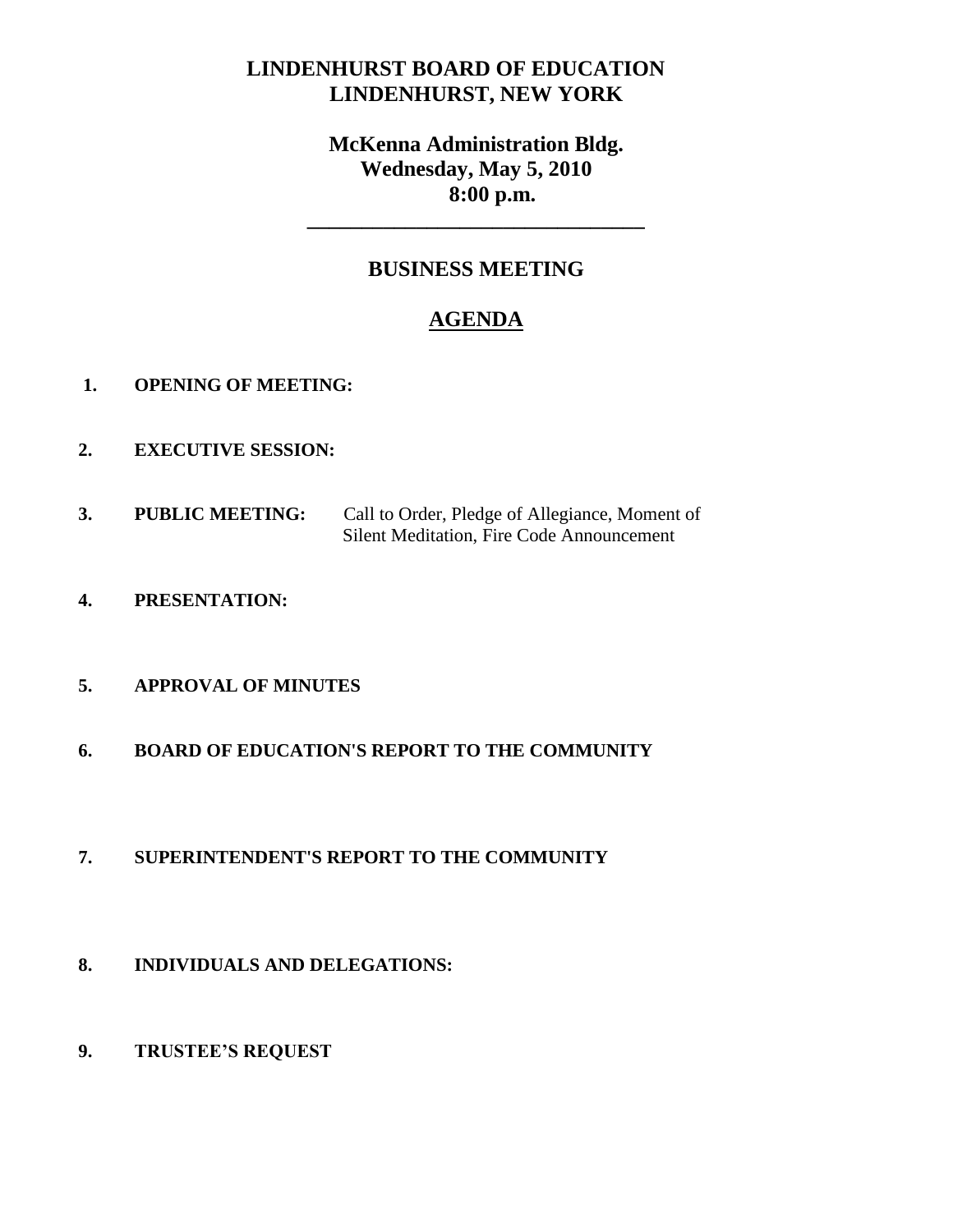## **10. SUPERINTENDENT'S RECOMMENDATIONS**

#### **a. RECOMMENDATION – BOARD POLICY #5020.3 Rights of Students with Disabilities Under Section 504**

#### **Second Reading – Vote to be taken**

#### **A new board policy or revision of current board policy requires two readings.**

Recommended Action: Upon a motion made by \_\_\_\_\_\_\_\_\_\_\_\_\_\_\_\_, seconded by  $\Box$ , the following proposed policy is offered for a Second reading.

# **RIGHTS OF STUDENTS WITH DISABILITIES UNDER SECTION 504**

The Board of Education shall ensure that no student is discriminated against in programs or activities receiving federal financial assistance. Individuals protected by Section 504 of the Rehabilitation Act of 1973 are those individuals who: have a physical or mental impairment which substantially limits one or more major life activities (e.g. caring for one's self, performing manual tasks, walking, standing, lifting, bending, seeing, hearing, speaking, breathing, learning, reading, concentrating, thinking, communicating and working); have a record of such impairment; or are regarded as having such an impairment. Students who qualify for protection under Section 504 are: of an age during which nondisabled children are provided preschool, elementary or secondary education services; of an age during which it is mandatory under state law to provide such educational services to disabled children; or to whom a state is required to provide a free appropriate public education (e.g. under IDEA).

The Board directs the administration to identify, evaluate, refer, place, provide adaptations for and review all eligible students with disabilities. A student whose disability is episodic or in remission is still eligible to be qualified under the Act. In addition, the determination that a student has an impairment that substantially limits a major life activity will be made without regard to whether mitigating measures (such as medication, devices, prosthetics, hearing aids, etc.) ameliorate the effects of the disability.

Students with disabilities pursuant to Section 504 shall be provided a free appropriate public education which may include, but is not limited to, providing a structured learning environment; repeating and simplifying instructions about in-class and homework assignments; supplementing verbal instructions with visual instructions; using behavioral management techniques; adjusting class schedules; modifying test delivery; using tape recorders, computer-aided instruction, and/or other audiovisual equipment; selecting modified textbooks or workbooks and tailoring homework assignments or modification of nonacademic times such as lunchroom, recess and physical education.

The Board directs the Superintendent to provide the staff appropriate training in this area of the law so as to ensure that the district is able to comply with the law in not discriminating against students with disabilities.

The Board shall adopt a grievance procedure to resolve Section 504 complaints and designate an individual to coordinate compliance with Section 504. The Board shall ensure that students with disabilities and their parents are notified annually of the Board's responsibilities under Section 504.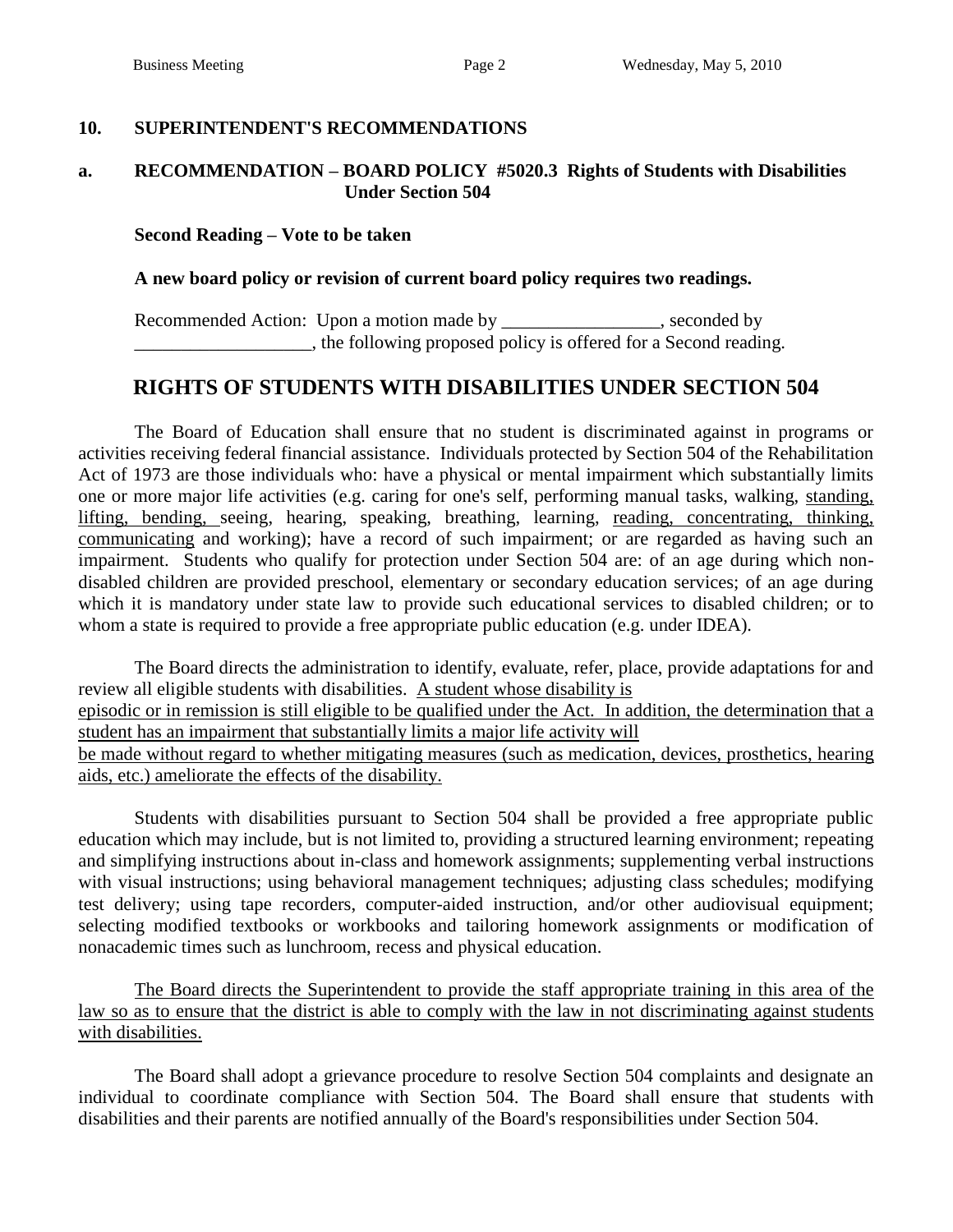Cross-ref: 0100, Equal Opportunity 4321, Programs for Students with Disabilities 5030, Student Complaints and Grievances 5420, Student Health Services

Ref: Americans with Disabilities Act Amendment Act of 2008, 42 USC §§12101 et seq, Rehabilitation Act of 1973, 29 USC §§705, 794 et seq. (Section 504) 34 CFR Part 104 Individuals with Disabilities Education Act, 20 USC §§1400 et seq. (IDEA) Education Law, §§4401 et seq. (Article 89) 8 NYCRR Part 200

Adoption date: February 4, 2009 Revision date:

Vote on the motion: Yes:

No:

Abstained:

Motion carried/defeated.

#### **b. RECOMMENDATION – BOARD POLICY # 5420 Student Health Services**

#### **Second Reading – Vote to be taken**

#### **A new board policy or revision of current board policy requires two readings.**

Recommended Action: Upon a motion made by \_\_\_\_\_\_\_\_\_\_\_\_\_\_, seconded by **Example 2.1**, the following proposed policy is offered for a second reading.

**5420**

#### **STUDENT HEALTH SERVICES**

The Board of Education recognizes that good student health is vital to successful learning and acknowledges its responsibility, along with that of parent(s) or guardian(s), to protect and foster a safe and healthful environment for the students.

The school shall work closely with students' families to provide detection and preventive health services. In accordance with law, the school will provide vision, hearing, dental inspection and scoliosis screening. Problems shall be referred to the parent(s) or guardian(s) who shall be encouraged to have their family physician/dentist provide appropriate care.

In order to enroll in school a student must submit a health certificate within 30 calendar days after entering school, and upon entering second, fourth, seventh and tenth grades. The examination, which must conform to state requirements, must have been conducted no more than 12 months before the first

day of the school year in question. If a student is unable to furnish the health certificate, the school will provide a physical examination by a licensed provider. A request for exemption from the physical

examination, or the requirement to provide a health certificate, must be made in writing to the school principal or designee, who may require documents supporting the request. The only basis for exemption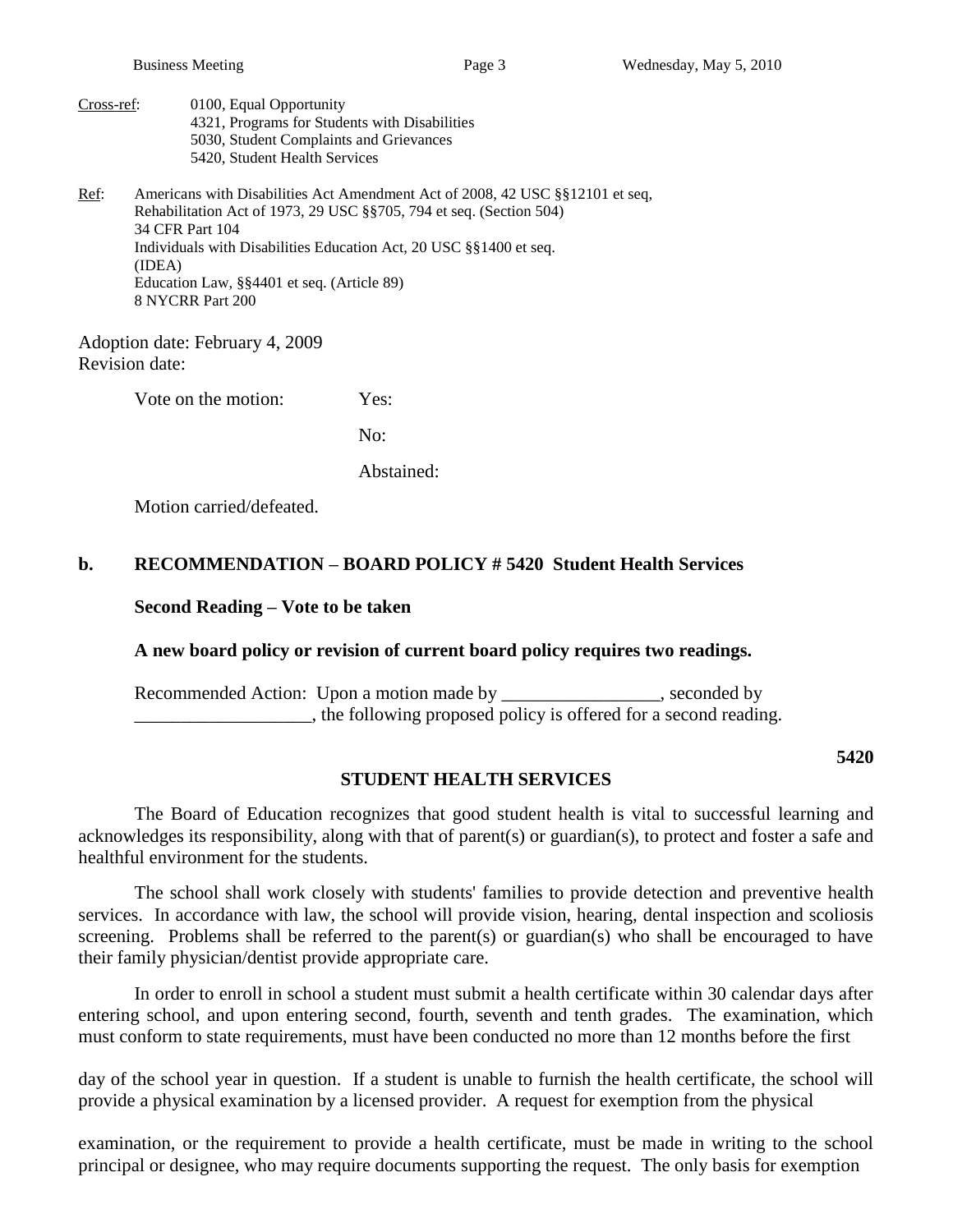is a claim that the physical examination is in conflict with the parent or guardian's genuine and sincere religious belief.

The Board recognizes that the State of New York may authorize and require the collection of data from health certificates in furtherance of tracking and understanding health care issues that affect children. The Board supports these efforts and expects administrators to cooperate and to observe the appropriate laws and regulations in carrying out those responsibilities, including those that relate to student privacy.

In addition, students will be asked to provide a dental health certificate when they enroll in school and in accordance with the same schedule as the health certificate.

A permanent student health record shall be part of a student's cumulative school record and should follow the student from grade to grade and school to school along with his/her academic record. This record folder shall be maintained by the school nurse.

Schools shall also provide emergency care for students in accidental or unexpected medical situations. Each school in the district will include in its emergency plan a protocol for responding to health care emergencies, including anaphylaxis.

## Communicable Diseases

It is the responsibility of the Board to provide all students with a safe and healthy school environment. To meet this responsibility, it is sometimes necessary to exclude students with contagious and infectious diseases, as defined in the Public Health Law, from attendance in school. Students will be excluded during periods of contagion for time periods indicated on a chart developed by the school nurse.

It is the responsibility of the Superintendent of Schools, working through district health personnel, to enforce this policy and to contact the county or local health department when a reportable case of a communicable disease is identified in the student or staff population.

## Administering Medication to Students

Neither the Board nor district staff members shall be responsible for the diagnosis or treatment of student illness. The administration of prescribed medication to a student during school hours shall be permitted only when failure to take such medicine would jeopardize the health of the student, or the student would not be able to attend school if the medicine were not made available to him/her during school hours, or where it is done pursuant to law requiring accommodation to a student's special medical needs (e.g., Section 504 of the Rehabilitation Act of 1973). "Medication" will include all medicines prescribed by a physician.

Before any medication may be administered to or by any student during school hours, the Board requires:

- 1. the written request of the parent(s) or guardian(s), which shall give permission for such administration and relieve the Board and its employees of liability for administration of medication; and
- 2. the written order of the prescribing physician, which will include the purpose of the medication, the dosage, the time at which or the special circumstances under which medication shall be administered, the period for which medication is prescribed, and the possible side effects of the medication.

Both documents shall be kept on file in the office of the school nurse.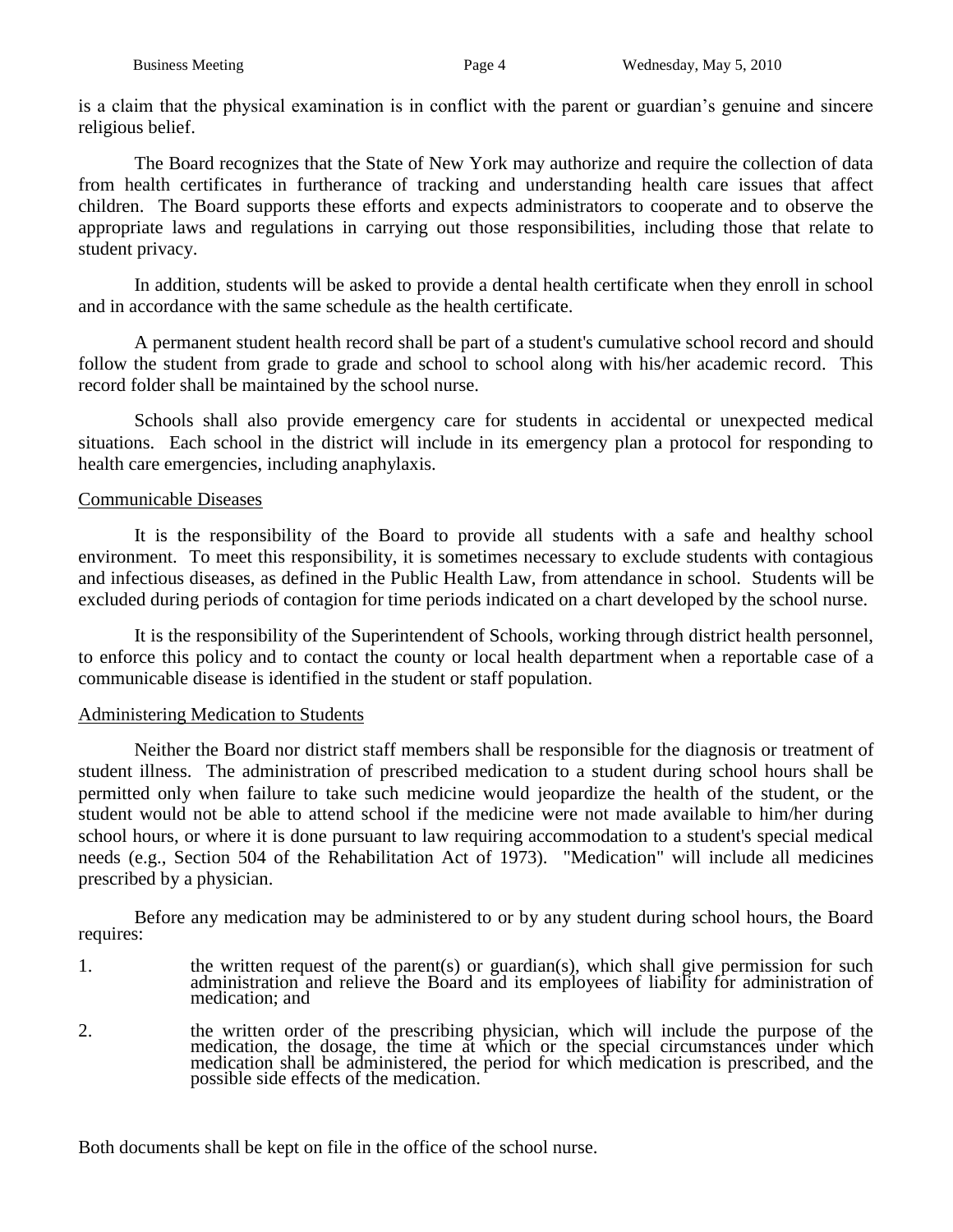In addition, in accordance with Education Law 919, the district shall make a nebulizer available on-site in school buildings where nursing services are provided. Students with a patient-specific order, who require inhaled medications, shall have access to the nebulizer. The district will ensure that it is maintained in working order.

#### Life-Threatening Allergies and Anaphylaxis Management

The Board recognizes its role and responsibility in supporting a healthy learning environment for all students, including those who have, or develop, life-threatening allergies. The district will work cooperatively with the student, their parent/guardian and healthcare provider to allow the child to participate as fully and as safely as possible in school activities. When a student has a known lifethreatening allergy reported on their health form or if the district has been informed by the parent of the presence of a life-threatening allergy, the district will assemble a team, which may include the parent, the school nurse, the child's teacher, the building principal and other appropriate personnel, which will be charged with developing an individual health care plan. The plan will be maintained by the school nurse. The plan will guide prevention and response. If the student is eligible for accommodations based upon the IDEA, Section 504 or the Americans with Disabilities Act, the appropriate procedures will be followed regarding identification, evaluation and implementation of accommodations.

#### Regulations

The Superintendent shall develop comprehensive regulations governing student health services. Those regulations shall include the provision of all health services required by law, procedures for the maintenance of health records, and procedures for the administering of medication to students.

| Cross-ref:   | 4321, Programs for Students with Disabilities<br>5020.3, Students with Disabilities and Section 504<br>5550, Student Privacy                                                                                                                                                                                                                                                                                                                                                                                                                                                                             |  |  |  |  |
|--------------|----------------------------------------------------------------------------------------------------------------------------------------------------------------------------------------------------------------------------------------------------------------------------------------------------------------------------------------------------------------------------------------------------------------------------------------------------------------------------------------------------------------------------------------------------------------------------------------------------------|--|--|--|--|
|              | 8130, School Safety Plans and Teams                                                                                                                                                                                                                                                                                                                                                                                                                                                                                                                                                                      |  |  |  |  |
| <u>Ref</u> : | Education Law §§310 (provisions for appeal of child denied school entrance for failure to comply with<br>immunization requirements); 901 et seq. (medical, dental and health services, BMI reporting); 919 (provide<br>and maintain nebulizers); 6909 (emergency treatment of anaphylaxis)<br>Public Health Law §§613 (annual survey); 2164 (immunization requirements)<br>8 NYCRR § 64.7 (administration of agents to treat anaphylaxis); Part 136 (school health services program)<br>Administration of Medication in the School Setting Guidelines, State Education Department, revised April<br>2002 |  |  |  |  |
|              | Guidelines: Vaccine Preventable Communicable Disease Control,<br>State Education<br>Immunization<br>Department, revised August 2000<br>Making the Difference: Caring for Students with Life-Threatening Allergies, New York State Department of<br>Health, New York State Education Department, New York Statewide School Health Service Center, June<br>2008                                                                                                                                                                                                                                            |  |  |  |  |

Adoption date: February 4, 2009 Revision date:

Vote on the motion: Yes:

No:

Abstained: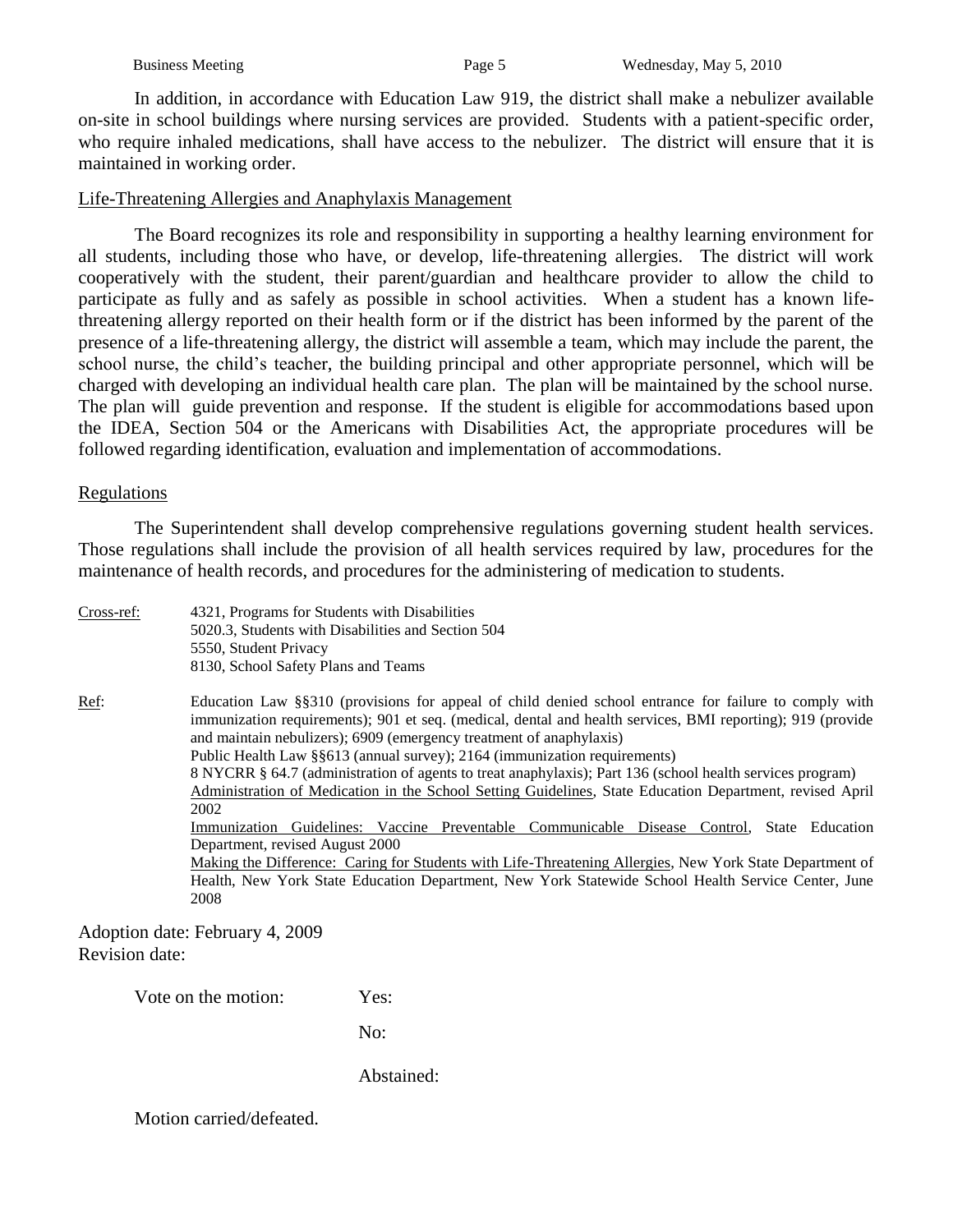#### **c. RECOMMENDATION – BOARD POLICY # 5420-R Student Health Regulations**

#### **Second Reading – Vote to be taken**

#### **A new board policy or revision of current board policy requires two readings.**

Recommended Action: Upon a motion made by seconded by seconded by \_\_\_\_\_\_\_\_\_\_\_\_\_\_\_\_\_\_\_, the following proposed policy is offered for a second reading

**5420-R**

#### **STUDENT HEALTH SERVICES REGULATION**

#### **A. Immunization**

Children must receive immunizations for diphtheria, polio, measles, mumps, rubella, hepatitis B, Haemophilus Influenzae Type b (Hib), pertussis, tetanus, pneumococcal disease (for children born on or after January 2008) and varicella prior to entering or being admitted to school.

Parents must provide acceptable proof indicating required receipt of all vaccines in accordance with law and regulations. A child may be excluded from the immunization requirements based on a physician determined health reason or condition. This medical exemption must be signed by a physician licensed to practice in New York State. A child may also be excluded from the immunization requirements because the child's parent/guardian holds a genuine and sincere religious belief which is contrary to the practice of immunization.

A child will not be admitted to school or allowed to attend school for more than 14 days without an appropriate immunization certificate or acceptable evidence of immunization. This period may be extended to 30 days on a case-by-case basis by the Building Principal if the child is transferring from another state or country and can show a good faith effort to get the necessary certification or other evidence of immunization.

When a student transfers out of the district, the parent/guardian will be provided with an immunization transfer record showing the student's current immunization status which will be signed by the school nursing personnel or the school physician. A transcript or photocopy of the immunization portion of the cumulative health record will be provided to the new educational institution upon request.

#### B. Administering Medication to Students in School

The administration of prescribed medication to a student during school hours is permitted only when the medication is necessary to allow the student to attend school or failure to administer the medication would seriously affect the student's health.

Parent(s) or guardian(s) must present the following information:

- 1. a note from the family doctor containing the following information: student's name, the date and name of the medicine, dosage and time to be administered, and list of possible side effects; and,
- 2. a note from the parent(s) or guardian(s) giving the school nurse, teacher, Principal or other school staff permission to administer the medication; or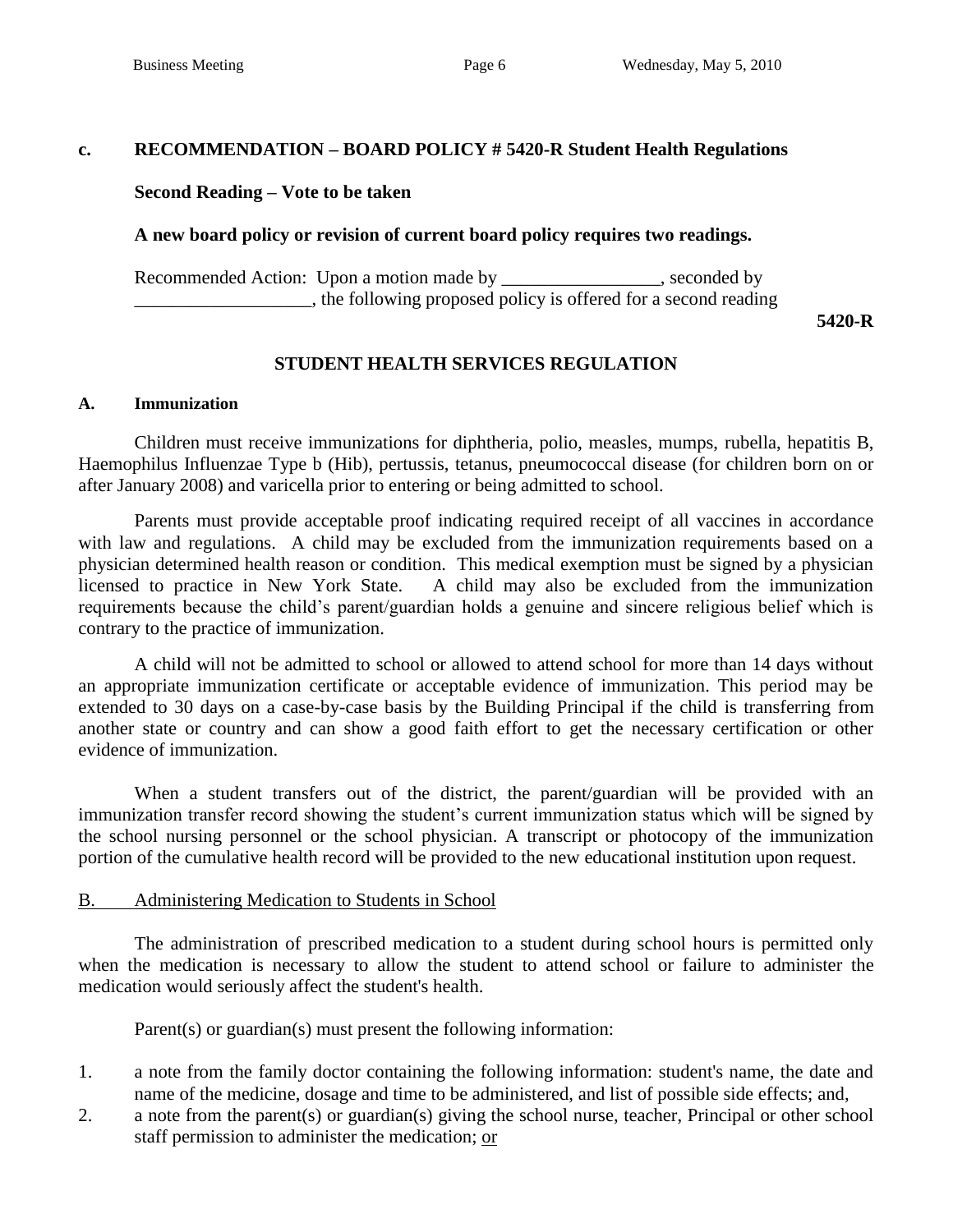3. a medication request form (which includes the family doctor and parent signatures) must be filed with the school nurse.

The school nurse shall develop procedures for the administration of medication, which require that:

- 1. all medications will be administered by a licensed person unless the child is self-directed;
- 2. medications shall be securely stored in the office and kept in their original labeled container, which specifies the type of medication, the amount to be given and the times of administration; the school nurse shall maintain a record of the name of the student to whom medication may be administered, the prescribing physician, the dosage and timing of medication, and a notation of each instance of administration; and
- 3. all medications shall be brought to school by the parent(s) or guardian(s) and shall be picked up by the parent(s) or guardian(s) at the end of the school year or the end of the period of medication, whichever is earlier. If not picked up within five days of the period of medication, the medication shall be discarded.

An adult must bring the medication to school in the original container. The administering staff member should clearly label the medication with the time to be given and dosage.

*Administering medication on field trips and at after-school activities*. Taking medication on field trips and at after-school activities is permitted if a student is self-directed in administering their own medication. On field trips or at other after-school activities, teachers or other school staff may carry the medication so that the self-directed student can take it at the proper time.

If a student is going on a field trip but is not self-directed (i.e., fully aware and capable of understanding the need and assuming responsibility for taking medicine), then the district may:

- **Paramelerishment** parent or guardian to attend the activity and administer the medication.
- **Permit the parent to personally request another adult who is not employed by the school to** voluntarily administer the medication on the field trip or activity and inform the school district in writing of such request.
- allow the student's health care provider to be consulted and, if he/she permits, order the medication time to be adjusted or the dose eliminated.

If no other alternative can be found, a school nurse or licensed person must administer the medication.

*Administering epi-pen in emergency situations*. The administration of epinephrine by epi-pen has become an accepted and extremely beneficial practice in protecting individuals subject to serious allergic reactions (e.g., individual has an anaphylactic reaction to a wasp sting or the ingestion of peanut butter).

Pursuant to Commissioner's regulations, registered professional nurses may carry and administer agents used in non-patient specific emergency treatment of anaphylaxis.

In addition, pursuant to SED guidelines, school nurses may provide training to unlicensed school staff in administering epi-pens, prescribed by a licensed prescriber, to a child who has been diagnosed with the potential for a severe reaction, in the event of the onset of a serious allergic reaction when a nurse is not available.

C. Student Medical Exams

In accordance with Sections 903 and 904 of the state Education Law, each student shall have a physical exam given by the school doctor or family physician (including a physician, physician assistant or nurse practitioner) upon entrance to school and at grades pre-kindergarten or kindergarten, two, four, seven and ten. Findings are to be kept on record at the school on forms that can be obtained from the school nurse. In addition, the school will request a dental health certificate according to the same schedule.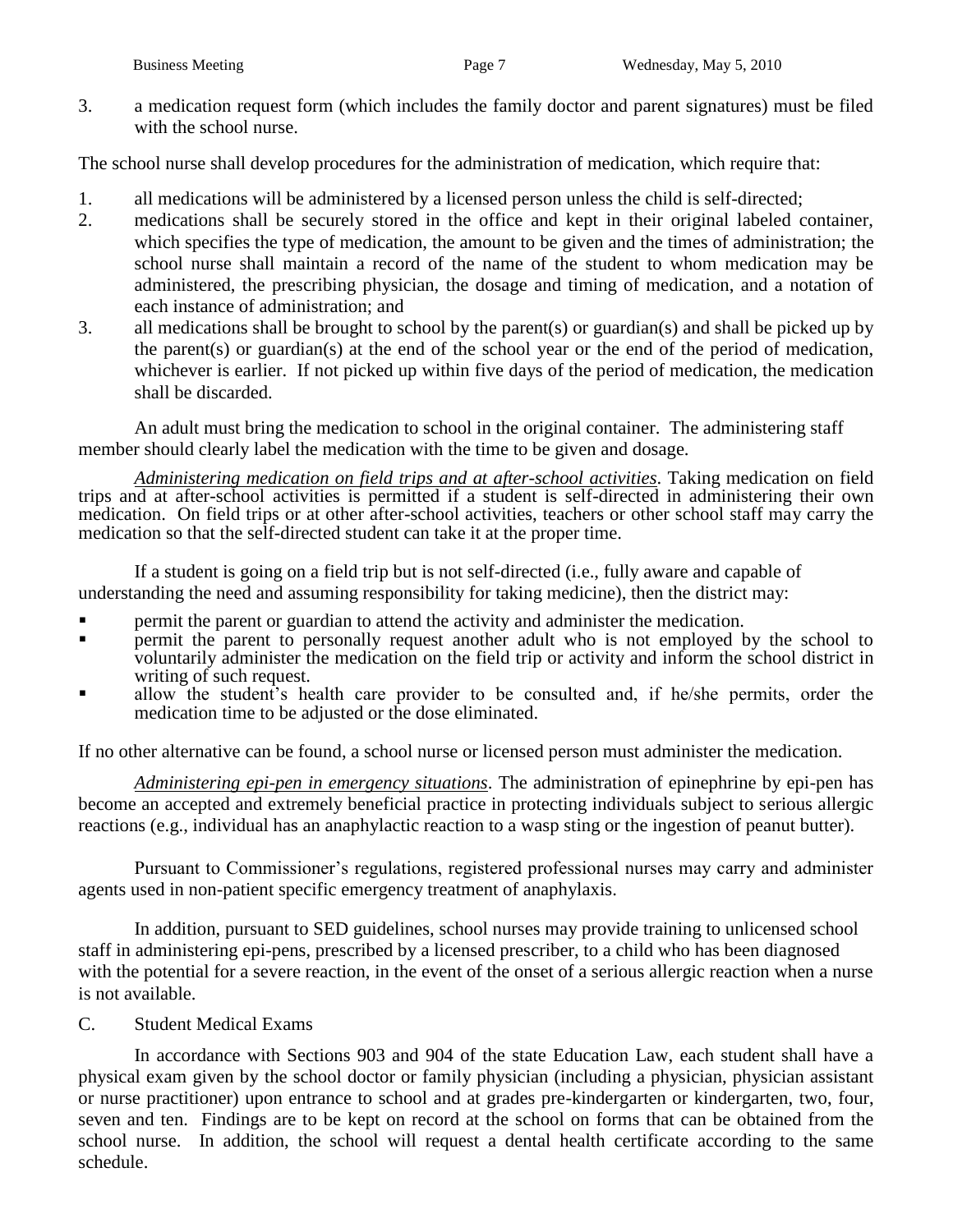A student may be excluded from the medical examination requirements because the child's parent/guardian holds a genuine and sincere religious belief which is contrary to medical examinations. The request for exemption must be in writing to the principal or his/her designee.

In the event that the student's medical history reveals that they have a known life-threatening allergy, the school nurse, in conjunction with the family, student, child's teacher, and other appropriate staff, will develop and implement an individual health care plan which will guide prevention and response.

The district will work with students in the self-management of their life-threatening allergy, or other chronic health conditions, by:

- 1. Adequately training staff involved in the care of the child.
- 2. Assuring the availability of the necessary equipment and/or medications.
- 3. Providing appropriately licensed and trained persons on school premises, as required by law.
- 4. Providing ongoing staff and student education.

## **D. Illness in School**

If a student becomes ill in school:

- 1. The nurse will determine if the student should remain in the dispensary or return to class.
- 2. The nurse will call the parent, guardian or substitute parent if he/she feels the student should go home. In general, a parent or guardian will pick up the student from school.
- 3. The nurse will contact the Building Principal if he/she feels the child should be transported by bus to the home.
- 4. If there is to be a change in bus routing in order to carry the student to his/her home, that decision will be made by the administrator and the transportation supervisor.
- 5. If the route is to be changed, the transportation supervisor shall inform the bus driver.
- 6. If no parent, guardian or substitute parent picks up the student at school, or if no parent/guardian or substitute parent will be home, the student will remain in the nurse's office until such time as a parent, guardian or substitute parent becomes available to assume responsibility for the child.

## **E. Medical Emergency Record**

All students shall have on file a medical emergency record which shall state the name and telephone numbers of the following:

- 1. the student's parent(s) or guardian(s) at home and work;
- 2. the student's next of kin;
- 3. a neighbor;
- 4. the family physician;
- 5. preferred hospital;
- 6. any allergies or serious health conditions.

Adoption date: February 4, 2009 Revision date:

Vote on the motion: Yes:

No:

Abstained: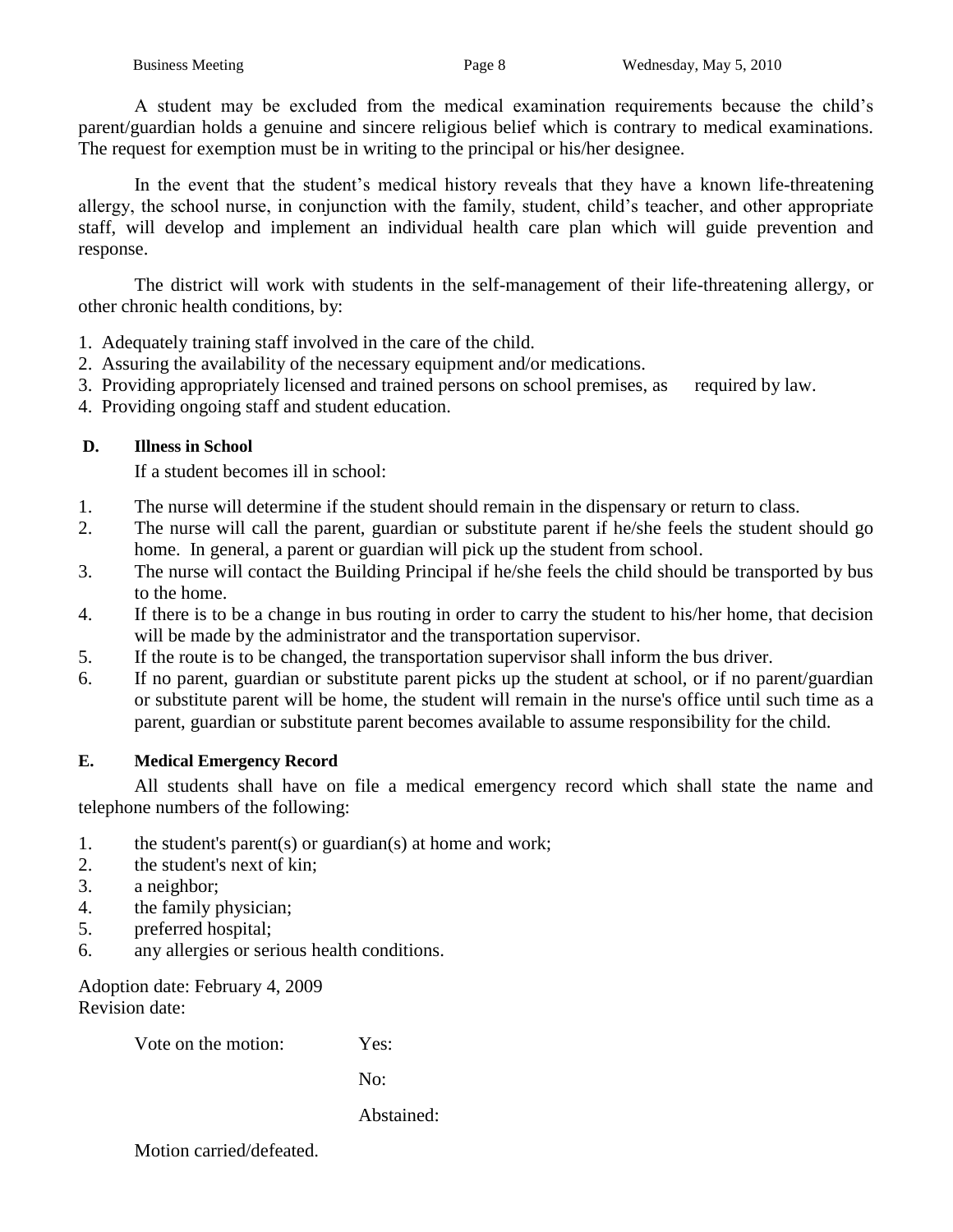## **d. RECOMMENDATION – BOARD POLICY 5460 Child Abuse, Maltreatment or Neglect In a Domestic Setting**

#### **Second Reading – Vote to be taken A new board policy or revision of current board policy requires two readings.**

Recommended Action: Upon a motion made by \_\_\_\_\_\_\_\_\_\_\_\_\_\_\_\_, seconded by \_\_\_\_\_\_\_\_\_\_\_\_\_\_\_\_\_\_\_, the following proposed policy is offered for a second reading

**5460**

# **CHILD ABUSE, MALTREATMENT OR NEGLECT IN A DOMESTIC SETTING**

The Board of Education recognizes that because of their sustained contact with school-aged children, employees are in an excellent position to identify abused, maltreated or neglected children and refer them for treatment and protection. The Board further recognizes the specific dictates of law which require school officials to report suspected instances of child abuse, maltreatment (which includes neglect) in a domestic setting.

The purpose of mandatory reporting is to identify suspected abused and maltreated children as soon as possible, so that such children determined to be abused or maltreated can be protected from further harm and, where appropriate, can be offered services to assist him or her and his or her family.

School officials, who have reasonable cause to know or suspect that a child has been subjected to abuse or maltreatment, must immediately report this to the New York State Central Register for Child Abuse and Maltreatment (Central Register), as required by law. No conditions may be imposed which limit their responsibility to report. A school official is defined as:

- Teacher
- Guidance counselor
- Psychologist
- Nurse
- Administrator
- Any school personnel required to hold a teaching or administrative license or certificate.

The school official will also report the matter to the Building Principal.

The report shall be made by telephone or by telephone facsimile machine on a form supplied by the Commissioner of Social Services. A written report shall be made within forty-eight hours to the appropriate local child protective service, and to the statewide Central Register.

School employees who are not school officials, as defined above, but who have reasonable cause to know or suspect that a child has been subjected to abuse or maltreatment are encouraged to report to the Central Register. However, the school employee must report the matter to the Building Principal. If the matter has not yet been reported to the Central Register, the Building Principal shall make the report, in accordance with state law. In being required to file such report, the Building Principal does not have discretion.

School employees or officials may not contact the child's family or any other person to determine the cause of the suspected abuse or maltreatment. It is not the responsibility of the school official or employee to prove that the child has been abused or maltreated.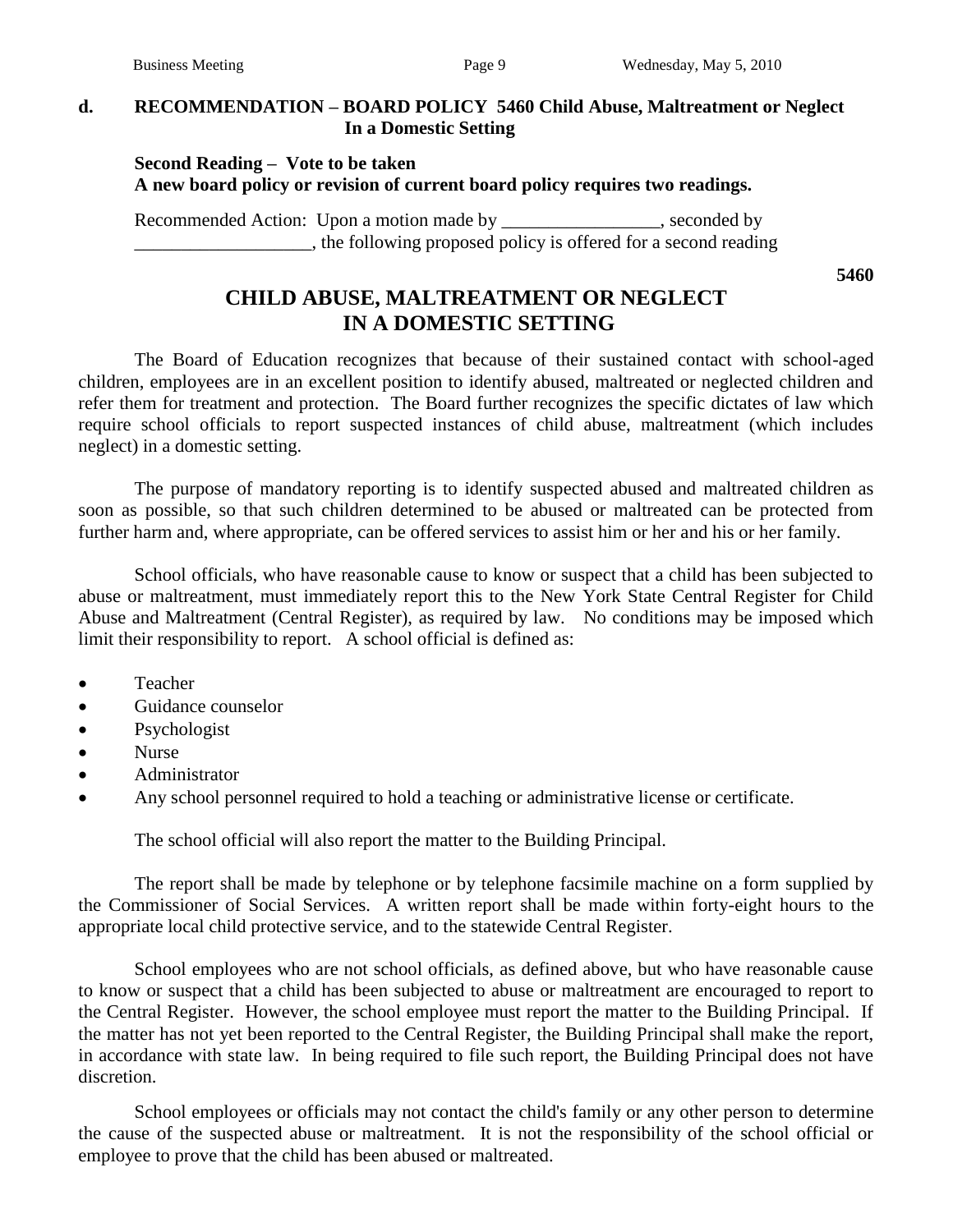Any school official or employee who has cause to suspect that the death of any child is a result of child abuse or maltreatment must report that fact to the appropriate medical examiner or coroner.

In accordance with the law, any school official who fails to report an instance of suspected child abuse or maltreatment may be guilty of a Class A misdemeanor and may be held liable for the damages caused by the failure to report. The law grants immunity to persons who, in good faith, report instances of child abuse from any liability.

School employees will not be subject to retaliatory action, as defined in state law, as a result of making a report when they reasonably suspect that a child has been abused or maltreated.

The Board recognizes that knowingly reporting a false claim of child abuse is a violation of state law and this policy acknowledges that it is a crime to do so. The district will make every reasonable effort to ensure the integrity of the district's child abuse reporting process and procedure.

#### School District Relationship with Local Social Service District

The school district will cooperate to the extent possible with authorized child protective services workers in investigations of alleged child abuse. The Superintendent, or his or her designee, will represent the district when collaborating with local social service agencies to address instances of abuse or maltreatment, and in the development of policy and procedures regarding abuse or maltreatment (including educational neglect). In addition, the Superintendent will share a copy of the district's attendance policy, 5100, with the local social service district.

The school district shall maintain an ongoing training program which will address the identification and reporting of child abuse and maltreatment, including the legal implications of reporting and not reporting. Attendance at sessions of this training program shall be required of all school officials. Attendance records shall be kept, and notations will be made in personnel files as to the dates of attendance.

The Superintendent shall develop, with input from appropriate personnel, a plan for implementation of such a training program, to be approved by the Board. In addition, the policy and regulations will be included in all employee handbooks and distributed annually to all school officials who are not covered under existing handbooks. The Superintendent will prepare and implement all regulations as are necessary to accomplish the intent of this policy

Ref: Child Protective Services Act of 1973, Social Services Law §§411 et seq. Social Services Law §34-a Family Court Act §1012 Family Educational Rights and Privacy Act, 20 U.S.C. §1232g, 45 CFR §99.36 Education Law §3209-a Penal Law 240.50

Adoption date: February 4, 2009 Revision date:

Cross-ref: Attendance, 5100

Vote on the motion: Yes:

No:

Abstained: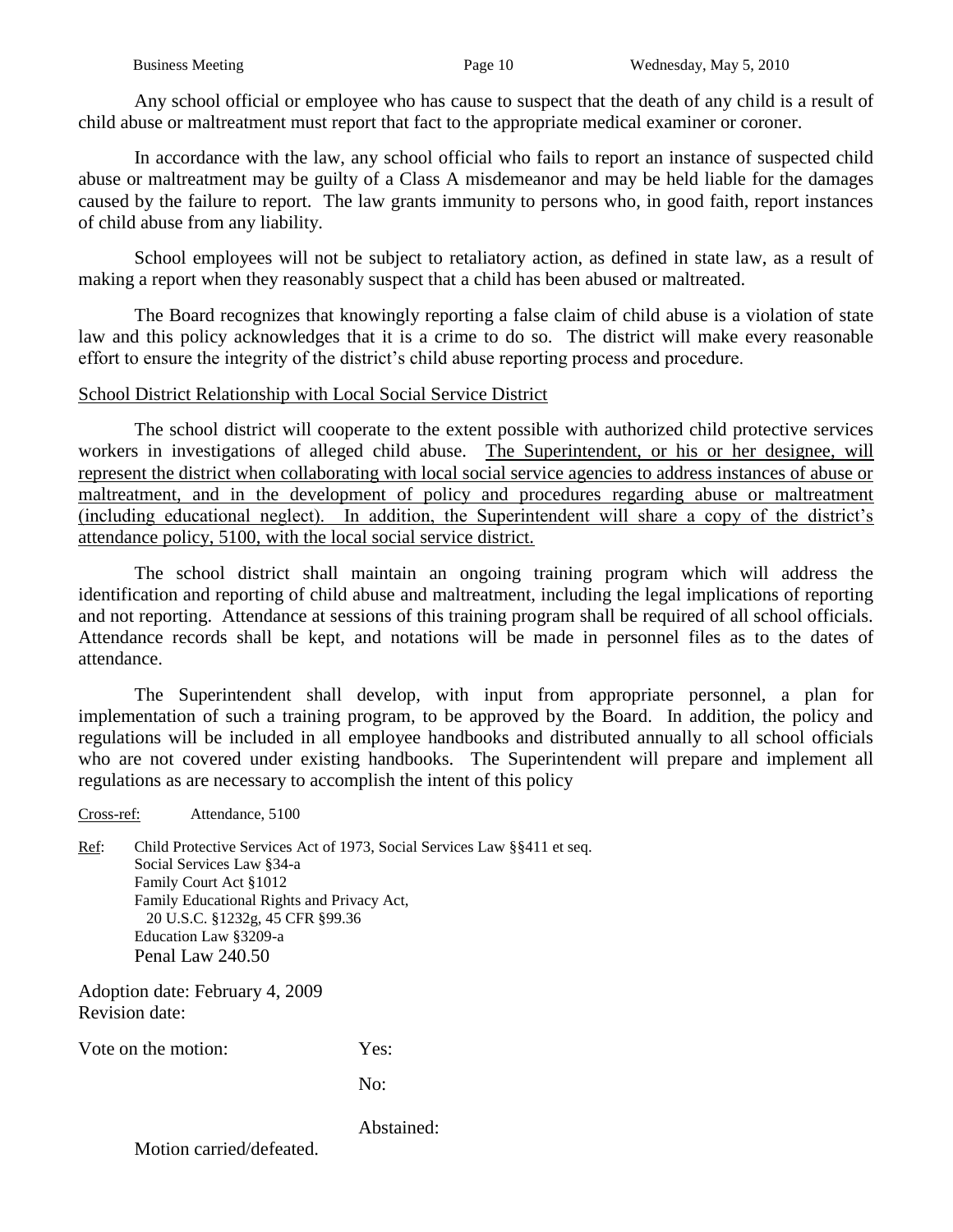## **e. RECOMMENDATION – BOARD POLICY # 5460-R Child Abuse, Maltreatment or Neglect in a Domestic Setting - Regulation**

**Second Reading – Vote to be taken**

#### **A new board policy or revision of current board policy requires two readings.**

Recommended Action: Upon a motion made by \_\_\_\_\_\_\_\_\_\_\_\_\_\_\_, seconded by \_\_\_\_\_\_\_\_\_\_\_\_\_\_\_\_\_\_\_, the following proposed policy is offered for a second reading

**5460-R**

# **CHILD ABUSE, MALTREATMENT OR NEGLECT IN A DOMESTIC SETTING REGULATION**

New York State Law (Child Protective Service Act of 1973, as amended) provides for reporting of suspected cases of child abuse by school officials. These regulations are designed to implement this law within the district and to help protect students from the harmful effects of child abuse.

#### *Definitions*

The definition of child abuse and maltreatment is established by law.

Abused Child, according to Social Services Law and the Family Court Act, is a child less than 18 years of age whose parent or other person legally responsible for his or her care:

- a. inflicts or allows to be inflicted upon such child physical injury by other than accidental means which causes or creates a substantial risk of death, or serious or protracted disfigurement, or protracted impairment of physical or emotional health or protracted loss or impairment of the function of any bodily organ; or
- b. creates or allows to be created a substantial risk of physical injury to such a child by other than accidental means which would be likely to cause death or serious or protracted disfigurement, or protracted impairment of physical or emotional health, or protracted loss or impairment of the function of any bodily organ; or
- c. commits, or allows to be committed, a sex offense against such child, as defined in the penal law, provided, however, that the corroboration requirements contained therein shall not apply to proceedings under this article.

Neglected or maltreated child, according to the Family Court Act, is a child less than 18 years of age:

a. whose physical, mental, or emotional condition has been impaired or is in danger of becoming impaired as a result of the failure of his or her parents or other person legally responsible for his care to exercise a minimum degree of care:

> (1) in supplying the child with adequate food, clothing, shelter, or education in accordance with provisions of Part One, Article 65 of the Education Law, or medical, dental, optometrical or surgical care though financially able to do so or offered financial or other reasonable means to do so; or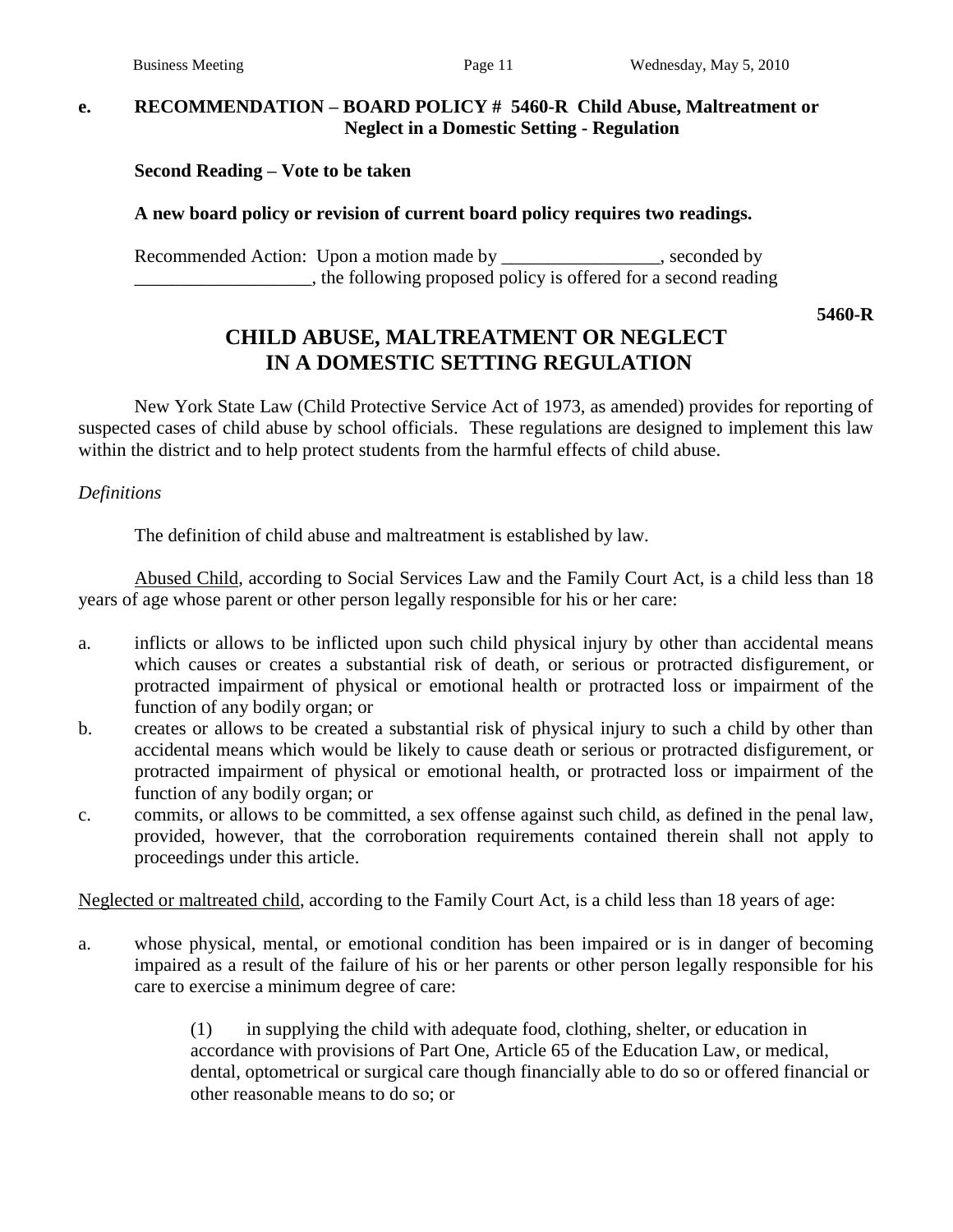In order for a report of educational neglect to be accepted, three elements need to be established:

a. Excessive absence from school by the child

b. Reasonable cause to suspect that the parent is aware or should have been aware of the excessive absenteeism and the parent has contributed to the problem or is failing to take steps to effectively address the problem, and;

c. Reasonable cause to suspect educational impairment or harm to the child or imminent danger of such impairment or harm.

(2) in providing the child with proper supervision or guardianship, by unreasonably inflicting or allowing to be inflicted harm, or a substantial risk thereof, including the infliction of excessive corporal punishment; or by using a drug or drugs; or by using alcoholic beverages to the extent that he/she loses self-control of his/her actions; or by any other acts of a similarly serious nature requiring the aid of the court; or

b. who has been abandoned by his/her parent(s) or other person legally responsible

for his/her care.

Person legally responsible includes the child's custodian, guardian, or any other person responsible for the child's care at the relevant time. Custodian may include any person continually or at regular intervals found in the same household as the child when the conduct of such person causes or contributes to the abuse or neglect of the child.

Impairment of emotional health and impairment of mental or emotional condition includes a state of substantially diminished psychological or intellectual functioning in relation to, but not limited to, such factors as failure to thrive, control of aggressive or self-destructive impulses, ability to think and reason, or acting out of misbehavior, including incorrigibility, ungovernability, or habitual truancy; provided, however, that such impairment must be clearly attributable to the unwillingness or inability of the parent, guardian, or custodian to exercise a minimum degree of care toward the child.

## Reporting procedures and related information:

- 1. All school officials must, when they have reasonable cause to suspect that a child is abused or maltreated, report it to the New York State Central Register for Child Abuse and Maltreatment (800-342 3720). A school official, under state law, is defined as:
	- Teacher
	- Guidance counselor
	- Psychologist
	- Nurse
	- Administrator
	- Any school personnel required to hold a teaching or administrative license or certificate.

Personnel have the right to request that information which would identify the individual making the report be withheld if furnishing such data might prove detrimental to the safety or interest of that individual.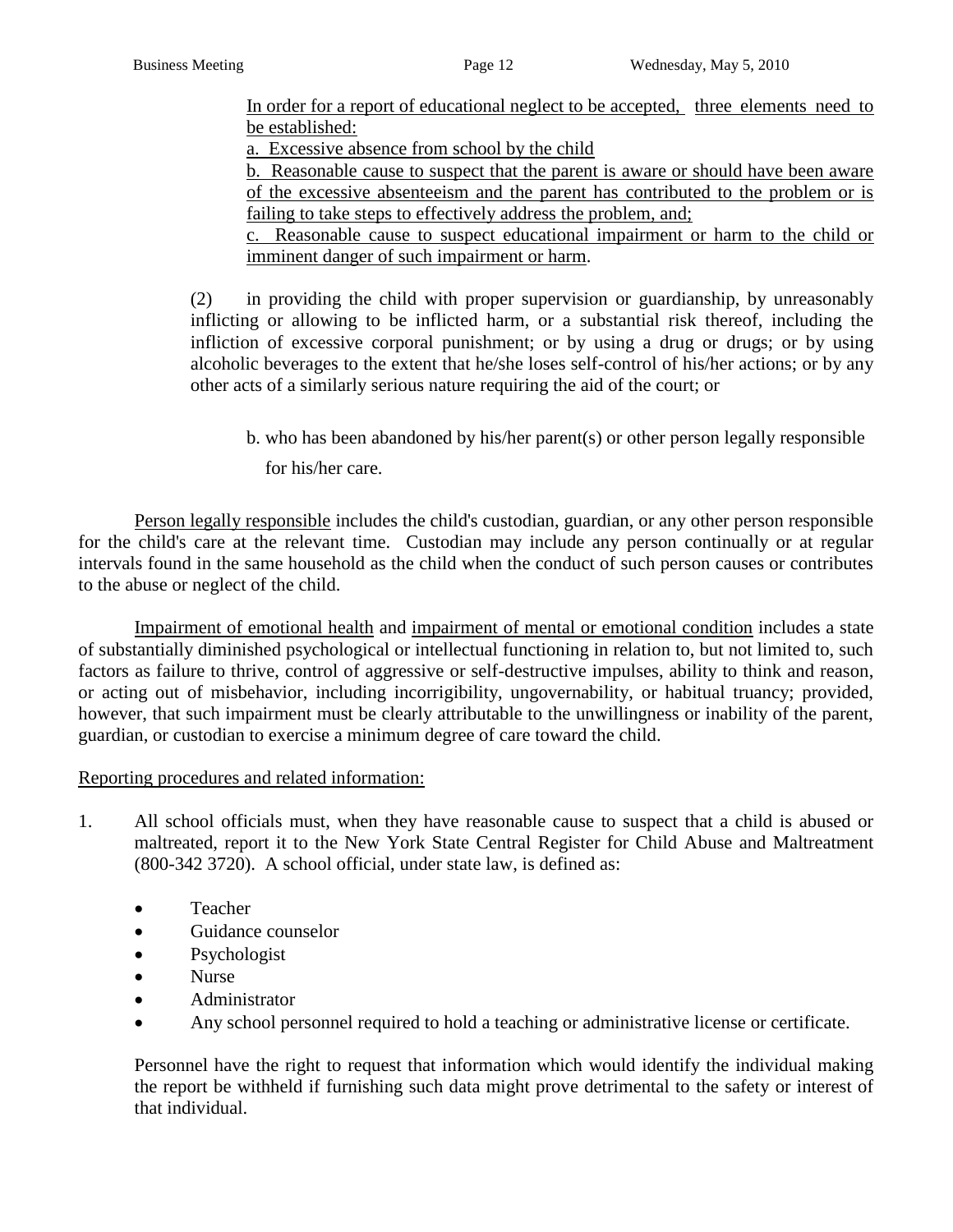- 2. The school official must also report the matter to the Building Principal who will determine if any additional steps need to be taken by the school district (for instance, contacting the school physician, social worker or other support services).
- 3. In the event that a school employee, who is not required to report under the law (such as a bus driver, custodian, cafeteria monitor, etc.), has reasonable cause to suspect that a child is abused or neglected, he/she is encouraged to make a report to the Central Register. The employee must, by district policy, report the matter to the Building Principal.
- 4. If the Building Principal is informed of a case of suspected child abuse or maltreatment that has not yet been reported to the Central Register, the Building Principal is required to:
	- (a) phone the New York State Central Register for Child Abuse and Maltreatment (800- 342 3720) and inform them verbally of the problem; or
	- (b) contact the above agency by telephone facsimile machine on a form supplied by the Commissioner of Social Services; and
	- (c) file a written report with the local child protective services agency and the Central Register within forty-eight hours after the above report; and,
	- (d) determine if additional steps need to be taken by the school district, as outlined in step 2 above.
- 5. The Building Principal may take photographs or cause photographs to be taken of the areas of visible trauma on the child, and/or, if medically indicated, cause an examination to be performed. Such actions may be performed at public expense if they will provide appropriate documentation when filing the report. A camera and film shall be kept at the school and be available for this purpose.
- 6 The written report that must be filed shall include all information which the Commissioner of Social Services may require.
- 7. If it should be necessary for Child Protective Services to interview a child at school to ascertain whether he/she has been abused or maltreated, or to obtain documentation of such acts, the interview should be conducted in the presence of a school official, unless circumstances require otherwise. The school official shall examine and verify the credentials of Child Protective Services worker(s) before allowing such worker(s) to either interview the child or to examine the child's records.

If sexual abuse is indicated, the presence of a same-sex staff member during the interview is appropriate.

- 8. The Building Principal shall request a summary report of the investigation of a case referred to Child Protective Services so the district can take appropriate next steps.
- 9. The district shall maintain an ongoing training program which will address identification and reporting of child abuse and maltreatment. Attendance at sessions of this training program shall be required of all school officials.
- 10. Employee handbooks shall include a copy of these regulations and the related Board policy concerning child abuse and reporting requirements.
- 11. Only one report of any suspected abuse is required.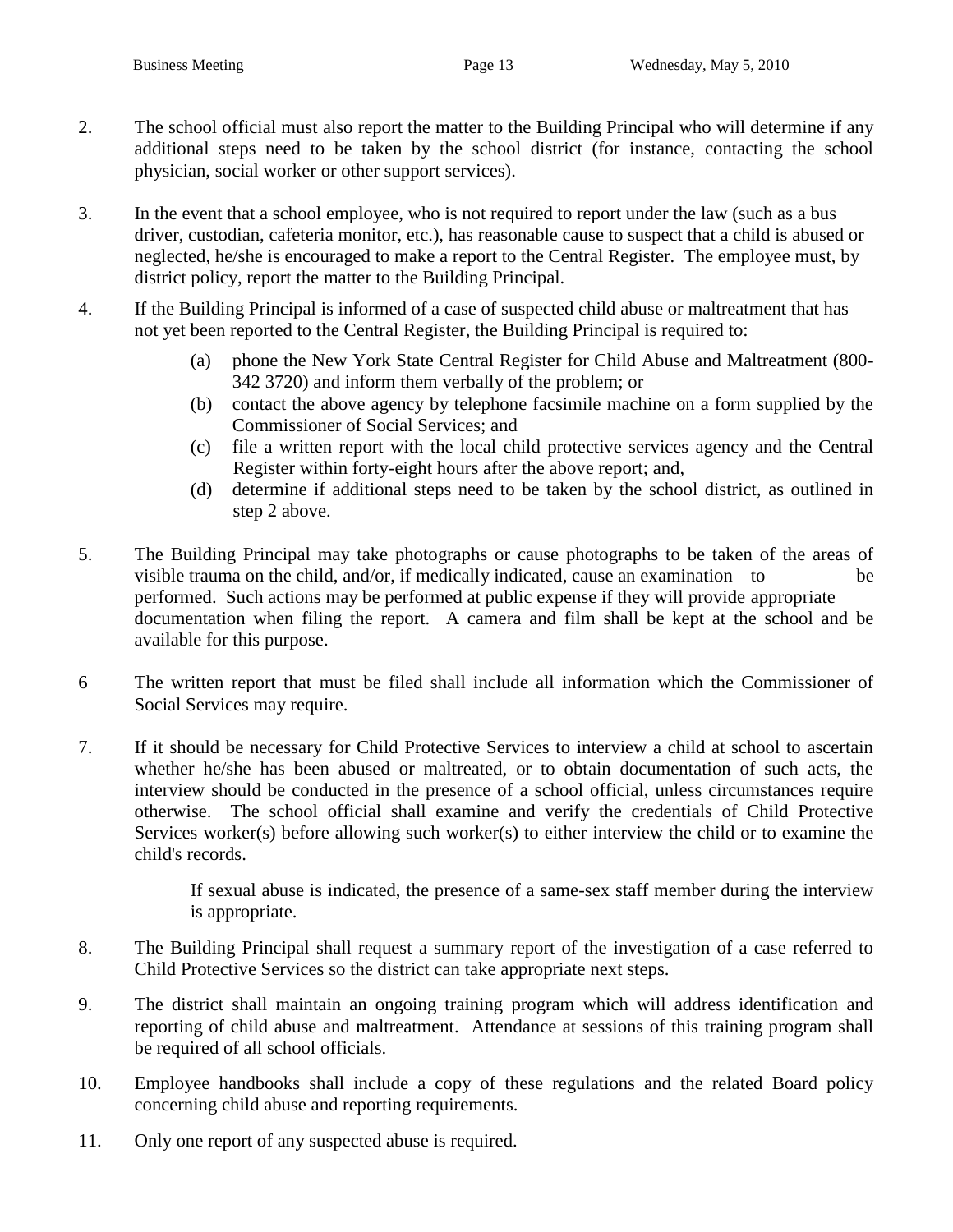- 12. School personnel who, in good faith, make a report or take photographs of injuries and bruises have immunity from any liability, civil or criminal. The good faith of any person required to report cases of child abuse or maltreatment is presumed.
- 13 School personnel who have reasonable cause to suspect that a child has died as a result of child abuse or maltreatment shall report that fact to the appropriate medical examiner or coroner.
- 14 Any person required to report suspected cases of child abuse or maltreatment and who fails to do so may be found guilty of a class A misdemeanor and may be held civilly liable for the damages caused by this failure.
- 15. Any school employee who fails to comply with this policy is subject to discipline in accordance with collective bargaining agreements and/or policy.
- 16. If a report of child abuse or maltreatment has been determined to be unfounded, all records in school files shall be expunged.

Adoption date: February 4, 2009 Revision date:

Vote on the motion: Yes:

No:

Abstained:

Motion carried/defeated.

## **f. RECOMMENDATION – BOARD POLICY # 6690 Audit Committee**

#### **Second Reading – Vote to be taken**

#### **A new board policy or revision of current board policy requires two readings.**

Recommended Action: Upon a motion made by \_\_\_\_\_\_\_\_\_\_\_\_\_\_\_\_, seconded by \_\_\_\_\_\_\_\_\_\_\_\_\_\_\_\_\_\_\_, the following proposed policy is offered for a second reading

**6690**

## **AUDIT COMMITTEE**

The Board of Education will designate and appoint an Audit Committee for purposes of overseeing and carrying out the Board's audit policies and the performance of related duties and responsibilities. The district's Audit Committee shall be comprised of at least three members. At least three members shall be appointed to serve on the committee on an annual basis. Employees of the school district are prohibited from serving on the committee.

The Audit Committee shall:

1. Recommend internal and external audit plans to the Board, specifying the areas of District operations to be reviewed for compliance with legal and regulatory requirements, operating efficiency and effectiveness;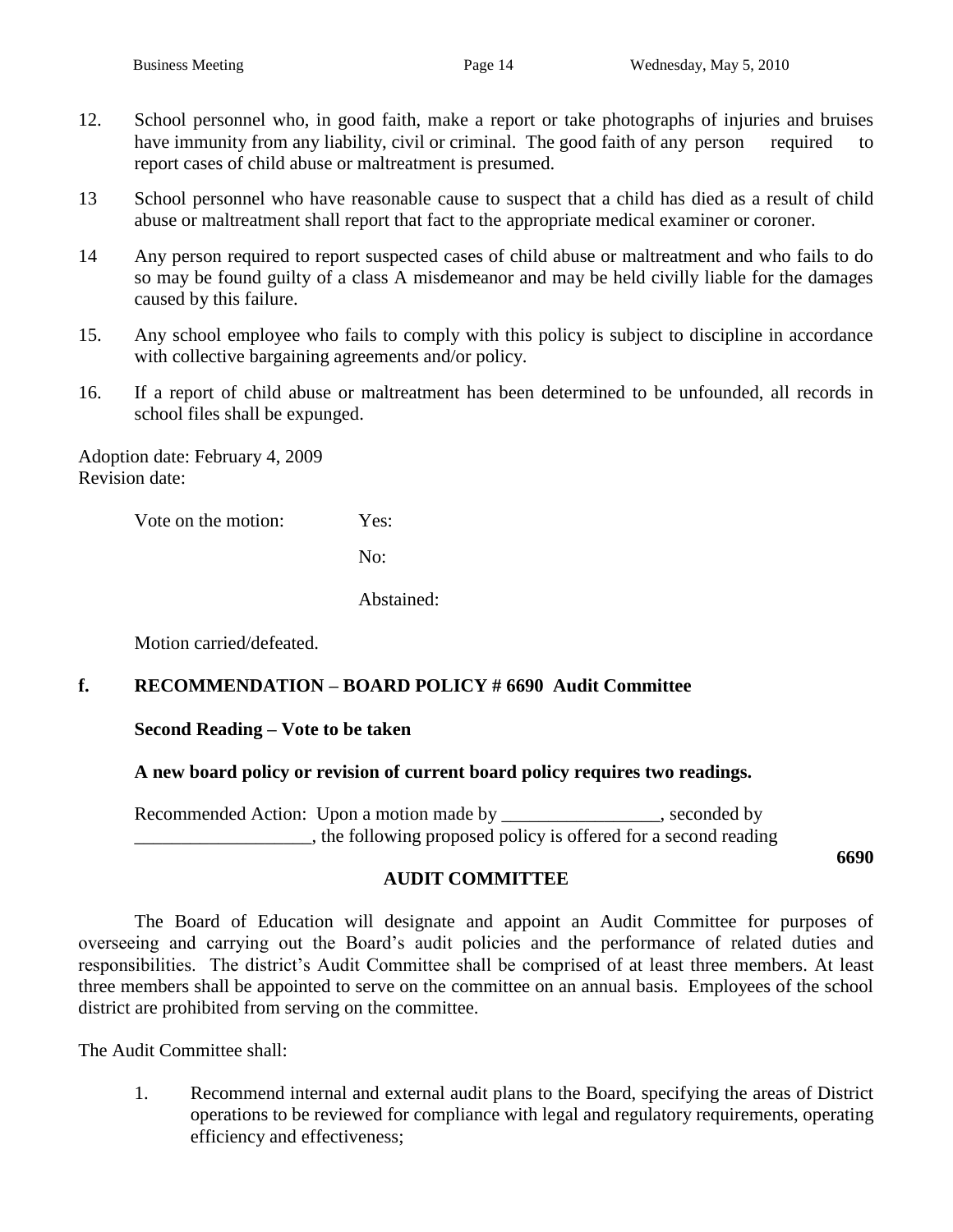- 2. Receive and review the resulting audit reports; and propose recommendations to the Board for action as may be necessary and appropriate;
- 3. Receive and review the report of the external auditor on any findings commented on during the annual audit report, and the management response thereto, and propose recommendations to the Board for action as may be necessary and appropriate;
- 4. Oversee the selection of the internal auditor and the external auditor, pursuant to the relevant Board policies, and make recommendations to the Board for appointment to said positions; and
- 5. Perform any other responsibilities outlined by the Board and/or as listed in the District's Audit Committee Charter (see attached exhibit, 6690-E).

The audit committee may conduct an executive session in accordance with law and Commissioner's regulation. Any member of the board of education who is not a member of the audit committee may be allowed to attend an executive session if authorized by a resolution of the board of education.

It is not the intent of the Board of Education that the Audit Committee participate in or be responsible for the day to day operations of the school district or in the decisions that are the responsibility of the Superintendent of Schools or Assistant Superintendent for Business, or the other district administrators.

Ref: Education Law §2116-c 8 NYCRR §170.12 (d)

Adoption date: February 4, 2009 Revision date:

Vote on the motion: Yes:

No:

Abstained:

Motion carried/defeated.

## **g. RECOMMENDATION – BOARD POLICY # 6690-E AUDIT COMMITTEE CHARTER**

**Second Reading – Vote to be taken**

**A new board policy or revision of current board policy requires two readings.**

Recommended Action: Upon a motion made by \_\_\_\_\_\_\_\_\_\_\_\_\_\_\_\_, seconded by \_\_\_\_\_\_\_\_\_\_\_\_\_\_\_\_\_\_\_, the following proposed policy is offered for a second reading

**6690-E**

## **AUDIT COMMITTEE CHARTER**

## **Audit Committee Authority**

Pursuant to resolution number, dated February 4, 2009, the Board of Education of the Lindenhurst Union Free School District has established an audit committee to assist the Board of Education in the oversight of both the internal and external audit functions. The requirement to create an audit committee was established by Education Law §2116-c. According to §2116-c(4), the role of an audit committee shall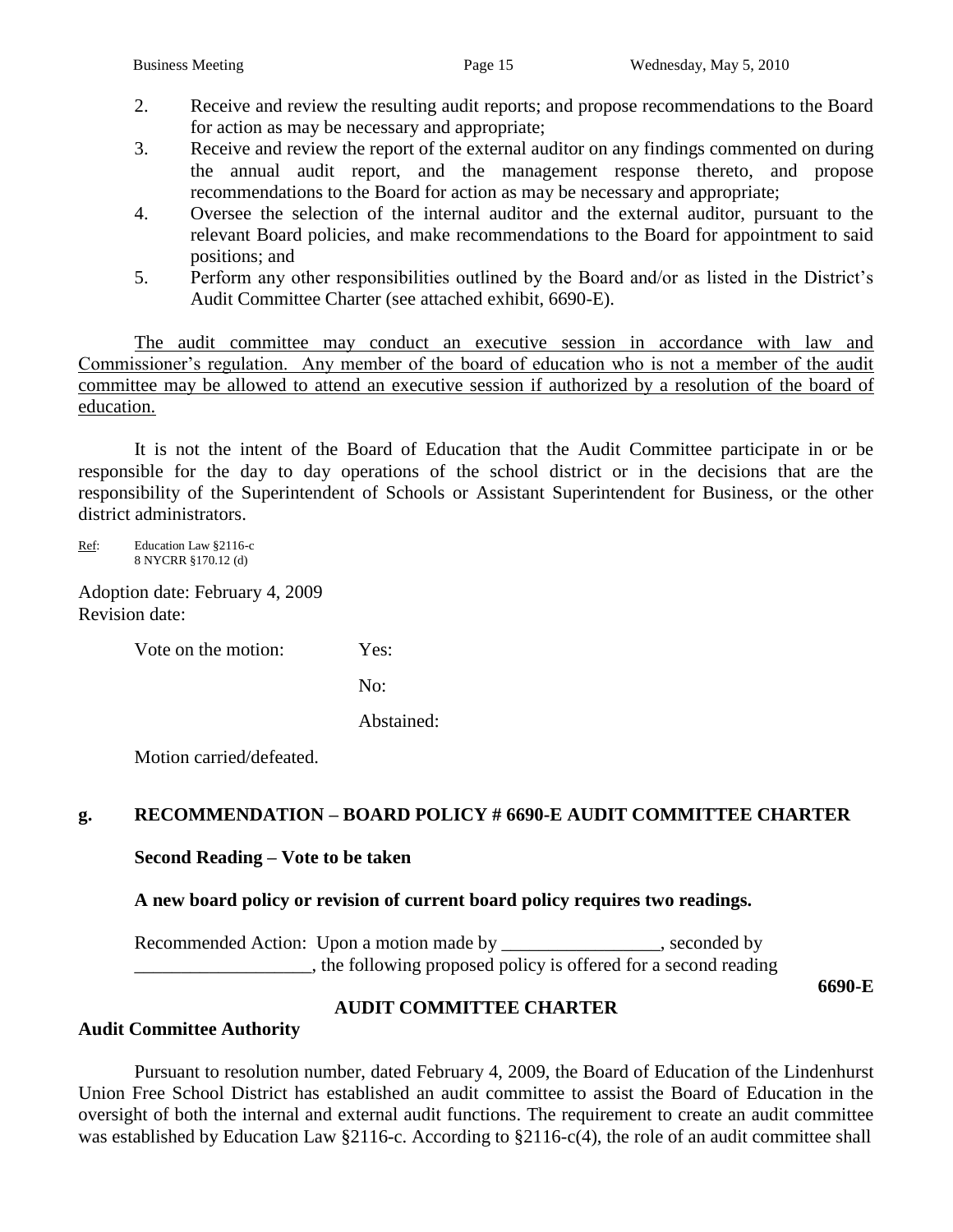be advisory and any recommendations it provides to the Board shall not be substituted for any required review and acceptance by the Board of Education.

#### **Mission**

The Board of Education has established an audit committee to provide independent assistance to the Board in the oversight of the following matters:

- Assist the Board in providing oversight of the internal and external audit functions, including the appointment of the internal and external auditors.
- Oversee the competitive Request for Proposal Process (RFP) used to solicit quotations for the District's annual external audit.
- Review the scope, plan and coordination of the external audit.
- Provide a communications link between the external and internal auditors and the Board.

## **Composition and Requisite Skills**

The District's Audit Committee is comprised of at least three members.

The Committee members collectively should possess the expertise and experience in accounting, auditing, financial reporting and school district finances needed to understand and evaluate the school district's financial statements, the external audit of those statements and the district's internal audit activities. Accordingly, the Audit Committee's members should:

- Possess the requisite skills and experience necessary to understand technical and complex financial reporting issues.
- Have the ability to communicate with, and offer advice and assistance to, public finance officers and auditors.
- Be knowledgeable about internal controls, financial statement audits and management/operational audits.

## **Duties and Responsibilities**

The duties and responsibilities of the District's Audit Committee include the following:

## • **External Audit Focus**

- o Provide recommendations regarding the selection of the external auditor to the Board of Education.
- o Meet with the external auditor prior to commencement of the audit to review the engagement letter.
- o Review and discuss with the external auditor any risk assessment of the district's fiscal operations developed as part of the auditor's responsibilities under governmental auditing standards for a financial statement audit and federal single audit standards, if applicable.
- o Review the external auditor's assessment of the district's system of internal controls.
- o Receive and review the draft annual audit report and accompanying draft management letter and, working directly with the external auditor, assist the Board of Education in interpreting such documents.
- o Make a recommendation to the Board of Education on accepting the annual audit report.
- o Review every corrective action plan developed by the school district and assist the Board of Education in the implementation of such plans.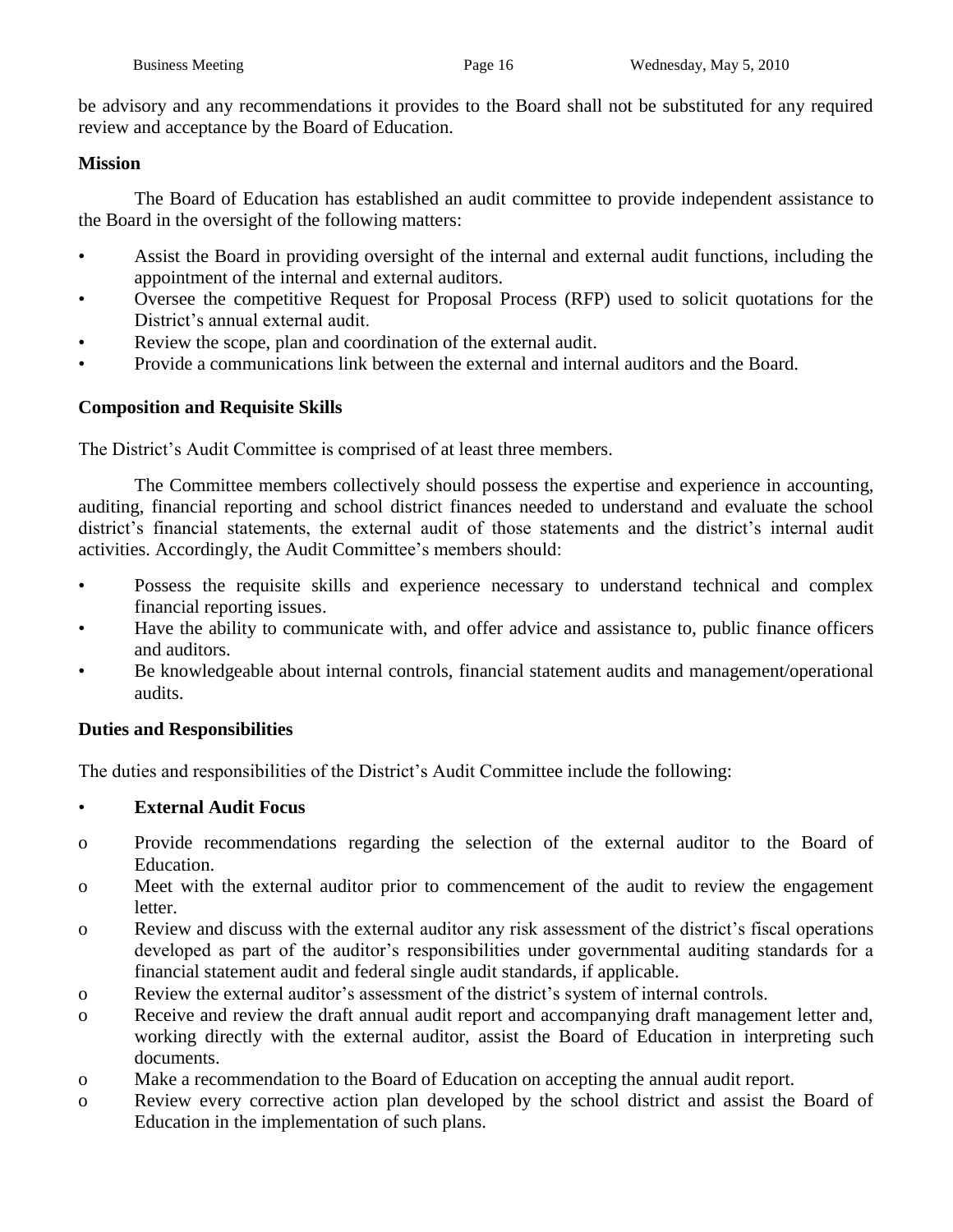## • **Internal Audit Focus**

- o Make recommendations to the Board of Education regarding the appointment of the internal auditor.
- o Assist in the oversight of the internal audit function.
- o Review the annual internal audit plan to ensure that high risk areas and key control activities are periodically evaluated and tested.
- o Review the results of internal audit activities and significant recommendations and findings of the internal auditor.
- o Monitor implementation of the internal auditor's recommendations by management.
- o Provide input on the performance evaluation of the internal auditor.

## • **Administrative Matters**

- o Hold regularly scheduled meetings.
- o Administer other related duties as prescribed by the Board of Education.
- o Review and revise the Audit Committee Charter.

## **Membership**

The membership duties of the Lindenhurst Union Free School District Audit Committee includes the following:

- **Good Faith** Members of the Committee shall perform their duties in good faith, in a manner they reasonably believe to be in the best interests of the Committee and the District with such care as a generally prudent person in a similar position would use under similar circumstances.
- **Independence** The following individuals are precluded from being an Audit Committee member:
	- o Someone currently employed by the District
	- o Someone currently or previously providing goods or services to the District during the past two years.
	- o Someone of the immediate family (spouse, spouse equivalent or dependent, whether or not related) or close family member (parent, sibling or nondependent child) of an individual who is an employee, officer or contractor providing goods or services to the district.
	- o Someone who is the owner of or has a direct and material interest in a company providing goods or services to the district.
- **Confidentiality** During the exercise of duties and responsibilities, the Committee members may have access to confidential information. The Committee shall have an obligation to the district to maintain the confidentiality of such information.
- **Oath of Office** All non-board members, who are members of the Audit Committee, should be administered the district's oath of office by the District Clerk.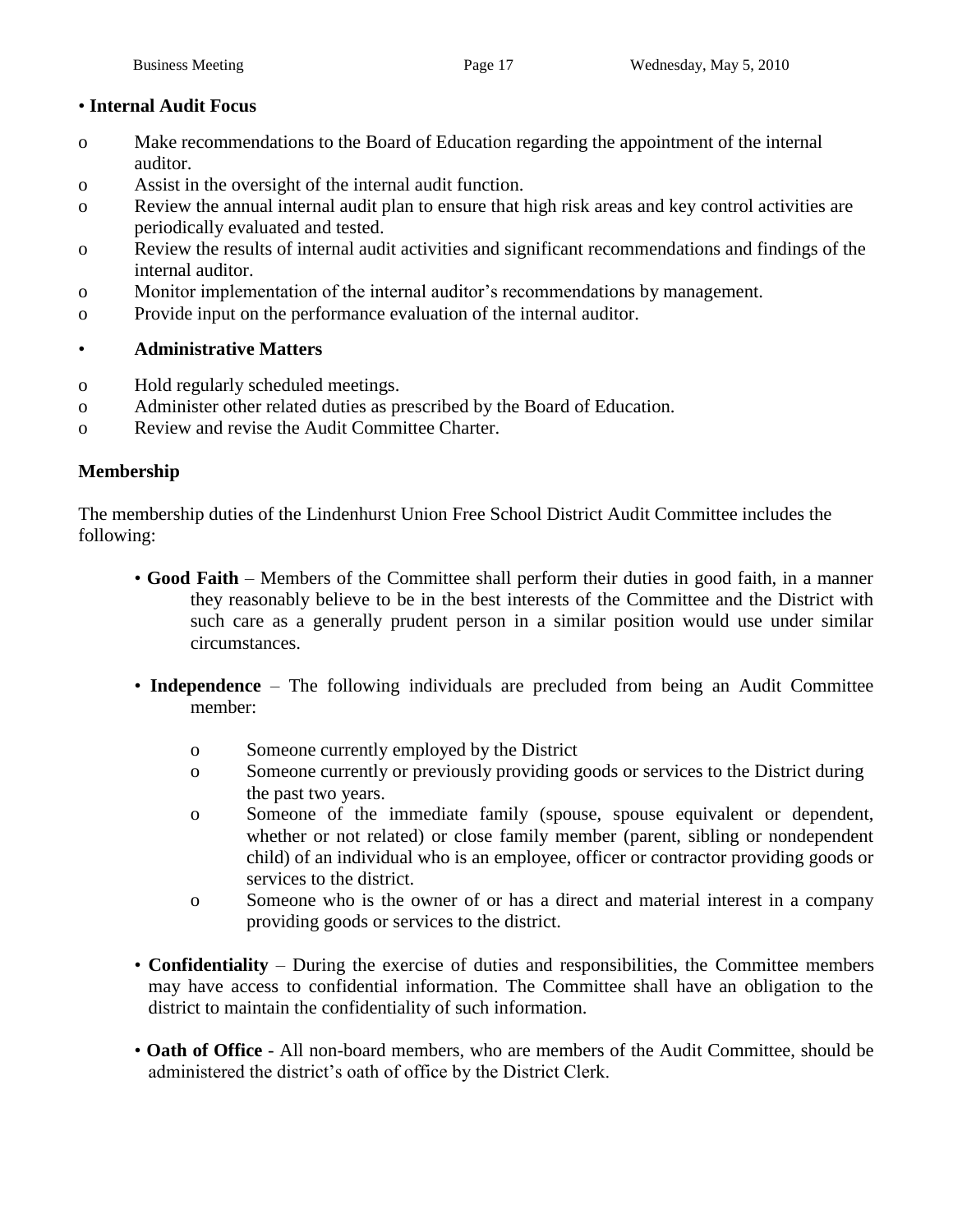## **Meetings and Notification**

The Lindenhurst Union Free School District Audit Committee shall meet a minimum of four (4) times each year. An agenda of each meeting should be clearly determined in advance and the Audit Committee should receive supporting documents in advance, for reasonable review and consideration. *The audit committee may conduct an executive session* in accordance with law and Commissioner's regulation*. Any member of the board of education who is not a member of the audit committee may be allowed to attend an executive session if authorized by a resolution of the board of education.*

The Audit Committee shall prepare minutes of each meeting. At a minimum, the minutes will include the following:

- Copies of the meeting agenda
- Date, attendance and location of the meeting
- As appropriate, brief summary of the topics discussed
- Except as otherwise provided by law in connection with executive session, copies of materials discussed or presented at the meeting
- A record of all actions or recommendations agreed to by the committee

## **Decision-Making Process**

A quorum constitutes a simple majority of the total membership and meetings will not be conducted unless a quorum is present. All decisions shall be reached by vote of a simple majority of the total membership.

## **Reporting Requirements**

The Lindenhurst Union Free School District Audit Committee has the duty and responsibility to report its activities to the Board of Education. Periodic written reports of Audit Committee activities are an important communication link between the Audit Committee and the Board on key decisions and responsibilities. The Audit Committee's reporting requirements are to:

- Report on the scope and breadth of committee activities so that the Board of Education is kept informed of its work.
- Provide minutes of meetings which clearly record the actions and recommendations of the Committee.
- Report on their review of the District's draft annual audit report and accompanying management letter and their review of significant findings and recommendations of the internal auditor.
- Report on suspected fraud or abuse or material defects in the internal control systems.
- Report on indication of material or significant non-compliances with laws or District policies and regulations.
- Report on any other matters that should be disclosed to the Board of Education.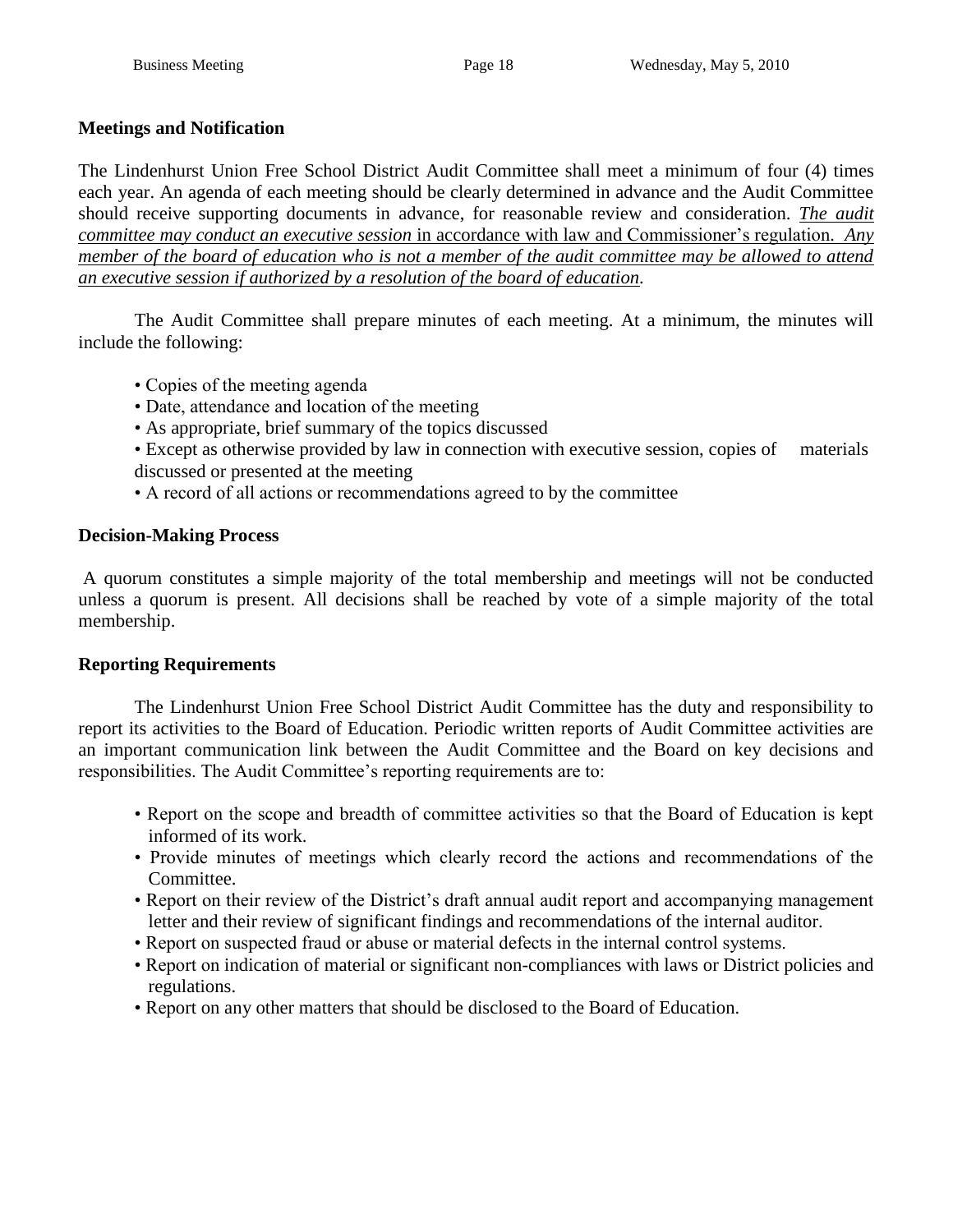#### **Review of the Charter**

The Lindenhurst Union Free School District Audit Committee shall assess and report to the Board of Education on the adequacy of this Charter no less than an annual basis or as necessary. Charter modifications, as recommended by the Audit Committee, should be presented to the Board of Education in writing for their review and action.

Ref: 20 USC §1232h (No Child Left Behind Act) 34 CFR Part 98 Education Law §903

Adoption date:

Vote on the motion: Yes:

No:

Abstained:

Motion carried/defeated.

## **h. RECOMMENDATION – BOARD POLICY # 8410 STUDENT TRANSPORTATION**

**Second Reading – Vote to be taken**

#### **A new board policy or revision of current board policy requires two readings.**

Recommended Action: Upon a motion made by \_\_\_\_\_\_\_\_\_\_\_\_\_\_\_\_, seconded by \_\_\_\_\_\_\_\_\_\_\_\_\_\_\_\_\_\_\_, the following proposed policy is offered for a second reading

## **STUDENT TRANSPORTATION**

 The Board of Education affirms its goal of providing a safe and economical transportation system for district students. Transportation shall be provided at district expense to those students who are eligible as authorized by the Board.

 Transportation will be provided on the basis of the individual grades in which students are enrolled and the distance they live from the school attended. For purposes of providing transportation as required by this policy and Education Law, mileage to determine eligibility for transportation will be measured along the centerline of the street perpendicular from the middle of the main entrance of the dwelling place to the curb of the nearest entrance to the school grounds. Eligibility will be determined based on the following schedule:

| K through 5 | $\frac{3}{4}$ mile or more |
|-------------|----------------------------|
| Grades 6-8  | 1 mile or more             |
| Grades 9-12 | $11/2$ miles or more       |

 General private or parochial transportation needs per current state education regulations require the need to transport pupils up to a 15 mile radius from the pupil's home to the school location.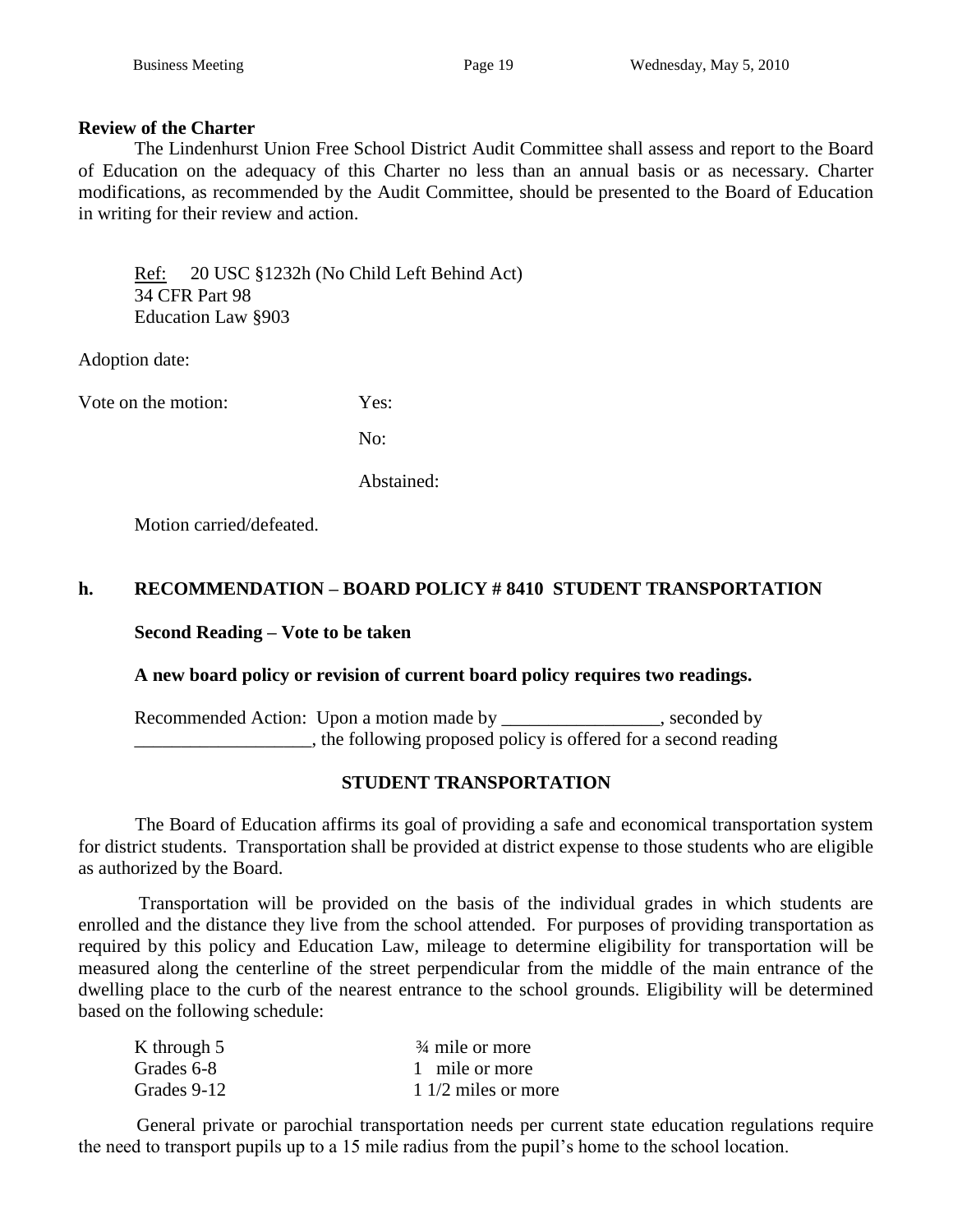The major objectives in the management of the student transportation program shall include the following:

- 1. to provide efficient, effective and safe service;
- 2. to ensure that all students whose disability or distance from school requires them to receive necessary transportation do, in fact, receive it;
- 3. to adapt the system to the demands of the instructional program;
- 4. to review at least once a year school bus schedules and routing plans to ensure that maximum efficiency and safety are maintained; and
- 5. to review at least once a year the eligibility for transportation of students residing in the district, to ensure that all entitled to the services receive them.

 The Superintendent of Schools shall be responsible for administering the transportation program. The program shall comply with all applicable laws, regulations and policies established by federal, state and local authorities.

## **PROVISIONS FOR THE TRANSPORTION OF PUPILS**

1. Contracts for Transportations

 It is the current policy of the Lindenhurst Board of Education to award a contract to the lowest responsible bidder for the general transportation needs of the district. Said contract shall not become valid and binding upon either party unit it has been approved by the superintendent of schools and the commissioner of education. Such contracts may be made for a period not exceeding five years if such terms are approved by the voters.

2. Transportation of Students with Disabilities

 The Lindenhurst School District also provides transportation by contracted vehicles for pupils who are physically or mentally handicapped to schools within the district, or to special schools for severely handicapped children when such schools are within a fifty mile radius of the pupil's home.

Cross-ref: 5300, Code of Conduct

Ref: Education Law §§305(14); 1501-b; 1807; 3602(7); 3623; 3635 et seq. *Matter of Handicapped Child*, 24 EDR 41 (1984) *Matter of Zakrezewski*, 22 EDR 381 (1983) *Matter of Nowak*, 22 EDR 91 (1982) *Matter of Fox*, 19 EDR 439 (1980)

Adoption date: February 4, 2009 Revised: January 6, 2010 Revised:

Vote on the motion: Yes:

No:

Abstained: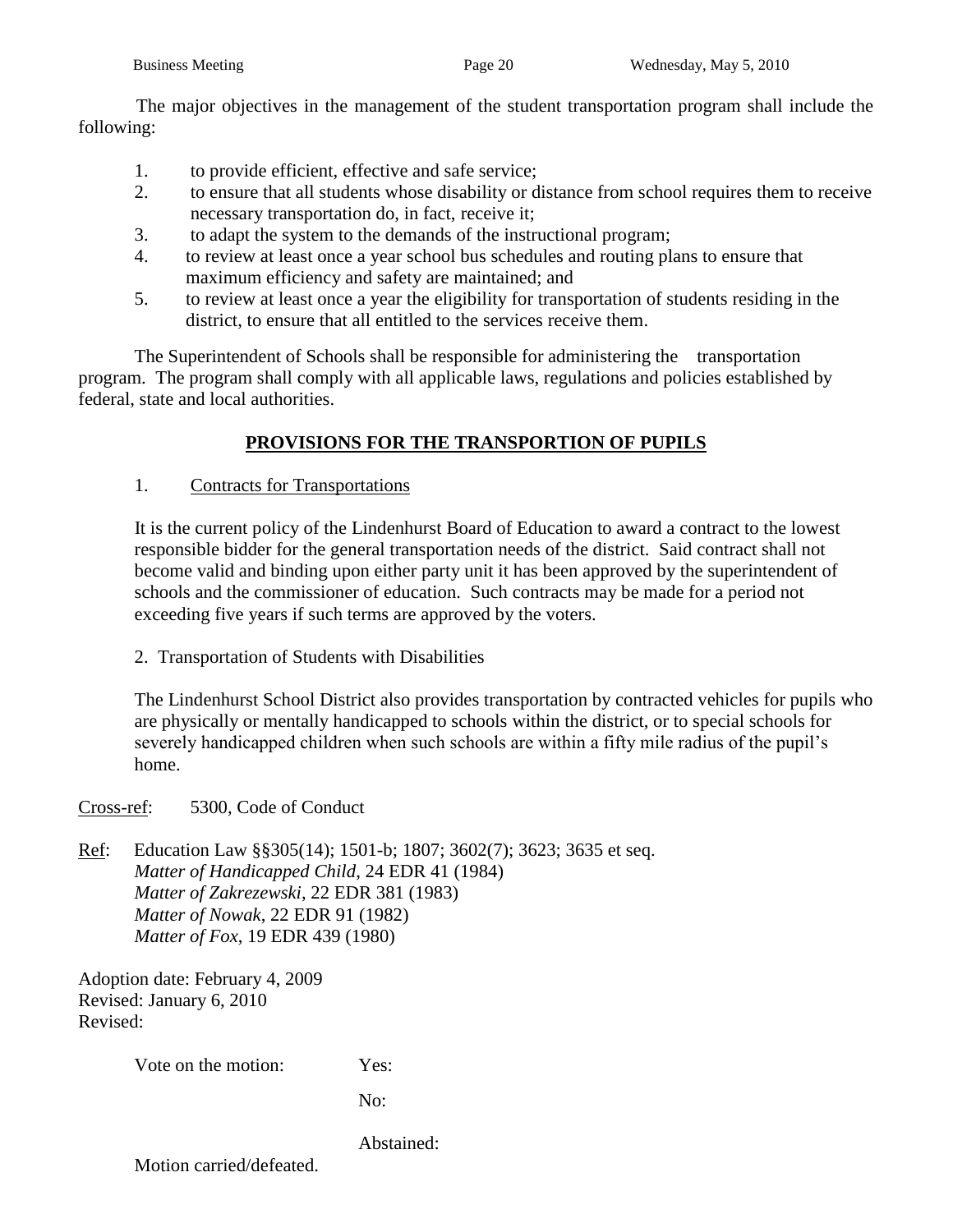## **i. RECOMMENDATION – BOCES SUMMER ARTS ACADEMY**

Recommended Action: Upon a motion made by \_\_\_\_\_\_\_\_\_\_\_\_\_\_\_, seconded by \_\_\_\_\_\_\_\_\_\_\_\_\_\_\_\_\_\_\_, the following proposed policy is offered

Resolved that the Board of Education, upon the recommendation of the Superintendent approves a Lindenhurst student, Daniel Owens, to attend the Nassau BOCES Summer Arts Academy 2010 at the Long Island High School for the Arts as a tuition-paying student. The cost of tuition, to be paid by parent is \$1,470. Transportation to and from the program will be the sole responsibility of the parent.

Note: See enclosed

Vote on the motion: Yes:

No:

Abstained:

Motion carried/defeated.

## **j. RECOMMENDATION – TAX ANTICPATION NOTE**

Recommended Action: Upon a motion made by \_\_\_\_\_\_\_\_\_\_\_\_\_\_\_\_, seconded by \_\_\_\_\_\_\_\_\_\_\_\_\_\_\_\_\_\_\_, the following proposed policy is offered

TAX ANTICIPATION NOTE RESOLUTION OF LINDENHURST UNION FREE SCHOOL DISTRICT, NEW YORK, ADOPTED MAY 5, 2010, AUTHORIZING THE ISSUANCE OF NOT TO EXCEED \$35,000,000 TAX ANTICIPATION NOTES IN ANTICIPATION OF THE RECEIPT OF TAXES TO BE LEVIED FOR THE FISCAL YEAR ENDING JUNE 30, 2011 RESOLVED BY THE BOARD OF EDUCATION OF LINDENHURST UNION FREE SCHOOL DISTRICT, IN THE COUNTY OF SUFFOLK, NEW YORK, AS FOLLOWS:

Section 1. Tax Anticipation Notes (herein called "Notes") of Lindenhurst Union Free School District, in the County of Suffolk, New York (herein called "District"), in the principal amount of not to exceed \$35,000,000, and any notes in renewal thereof, are hereby authorized to be issued pursuant to the provisions of Sections 24.00 and 39.00 of the Local Finance Law, constituting Chapter 33-a of the Consolidated Laws of the State of New York (herein called "Law").

Section 2. The following additional matters are hereby determined and declared:

(a) The Notes shall be issued in anticipation of the collection of real estate taxes to be levied for school purposes for the fiscal year commencing July 1, 2010 and ending June 30, 2011, and the proceeds of the Notes shall be used only for the purposes for which said taxes are levied.

(b) The Notes shall mature within the period of one year from the date of their issuance.

(c) The Notes are not issued in renewal of other notes.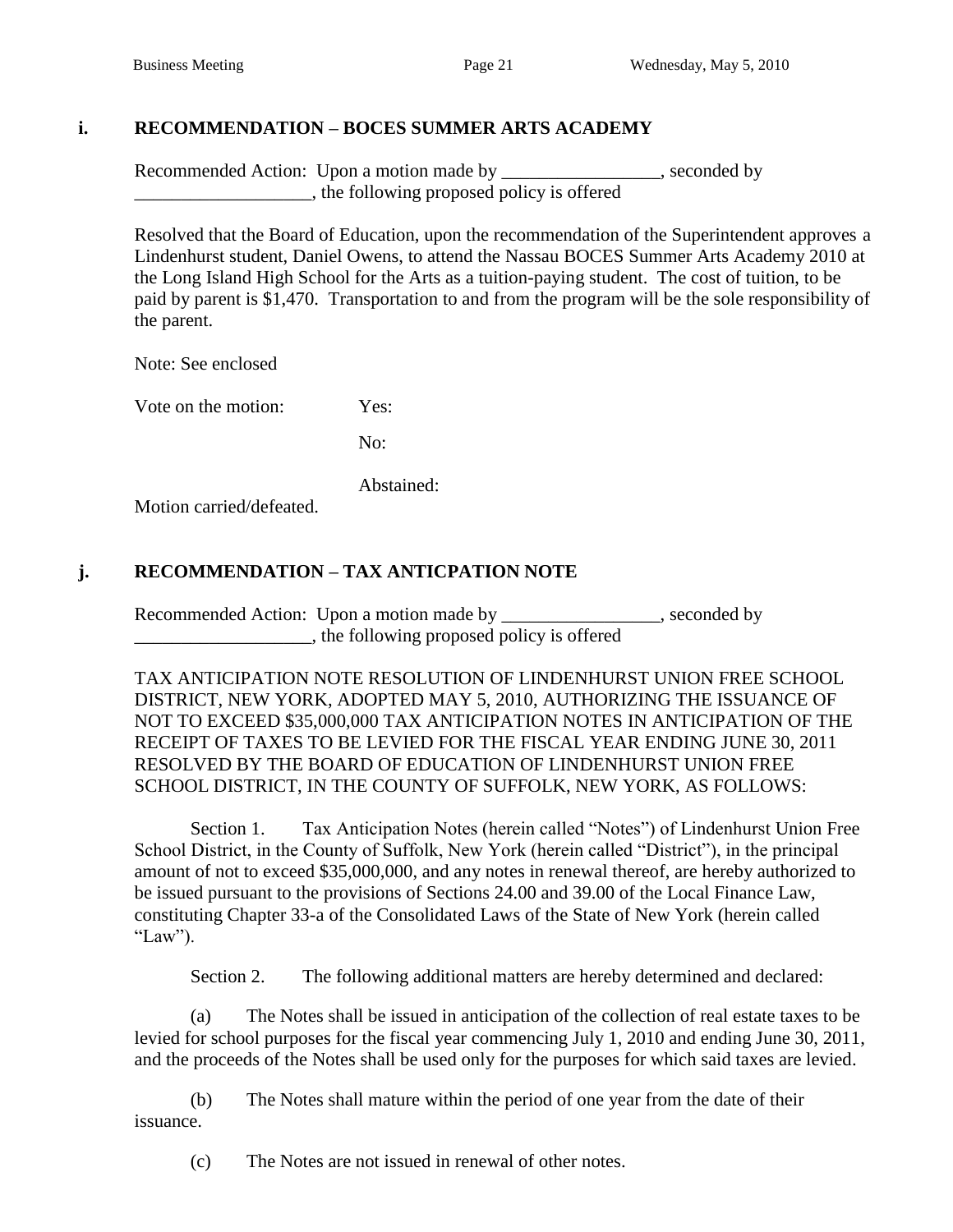(d) The total amount of such taxes remains uncollected at the date of adoption of this resolution.

Section 3. The Notes hereby authorized shall contain the recital of validity prescribed by Section 52.00 of the Law and shall be general obligations of the District, and the faith and credit of the District are hereby pledged to the punctual payment of the principal of and interest on the Notes and unless the Notes are otherwise paid or payment provided for, an amount sufficient for such payment shall be inserted in the budget of the District and a tax sufficient to provide for the payment thereof shall be levied and collected.

Section 4. Subject to the provisions of this resolution and the Law, and pursuant to Sections 50.00, 56.00, 60.00 and 61.00 of the Law, the power to sell and issue the Notes authorized pursuant hereto, or any renewals thereof, and to determine the terms, form and contents, including the manner of execution, of such Notes, and to execute arbitrage certifications relative thereto, is hereby delegated to the President of the Board of Education, the chief fiscal officer of the District.

Section 5. The Notes shall be executed in the name of the District by the manual signature of the President of the Board of Education, the Vice President of the Board of Education, the District Treasurer, the District Clerk, or such other officer of the District as shall be designated by the chief fiscal officer of the District, and shall have the corporate seal of the District impressed or imprinted thereon which corporate seal may be attested by the manual signature of the District Clerk.

Section 6. This resolution shall take effect immediately.

Vote on the motion: Yes:

No:

Abstained:

Motion carried/defeated.

## **k. RECOMMENDATION – BUDGET TRANSFERS**

Recommended Action: Upon a motion made by \_\_\_\_\_\_\_\_\_\_\_\_\_\_\_\_, seconded by **Example 2.1** The following proposed policy is offered

Resolved that the Board of Education, upon the recommendation of the Superintendent, approves the attached Budget Transfers totaling \$93,735.00

Note: See enclosed

Vote on the motion: Yes:

No:

Abstained: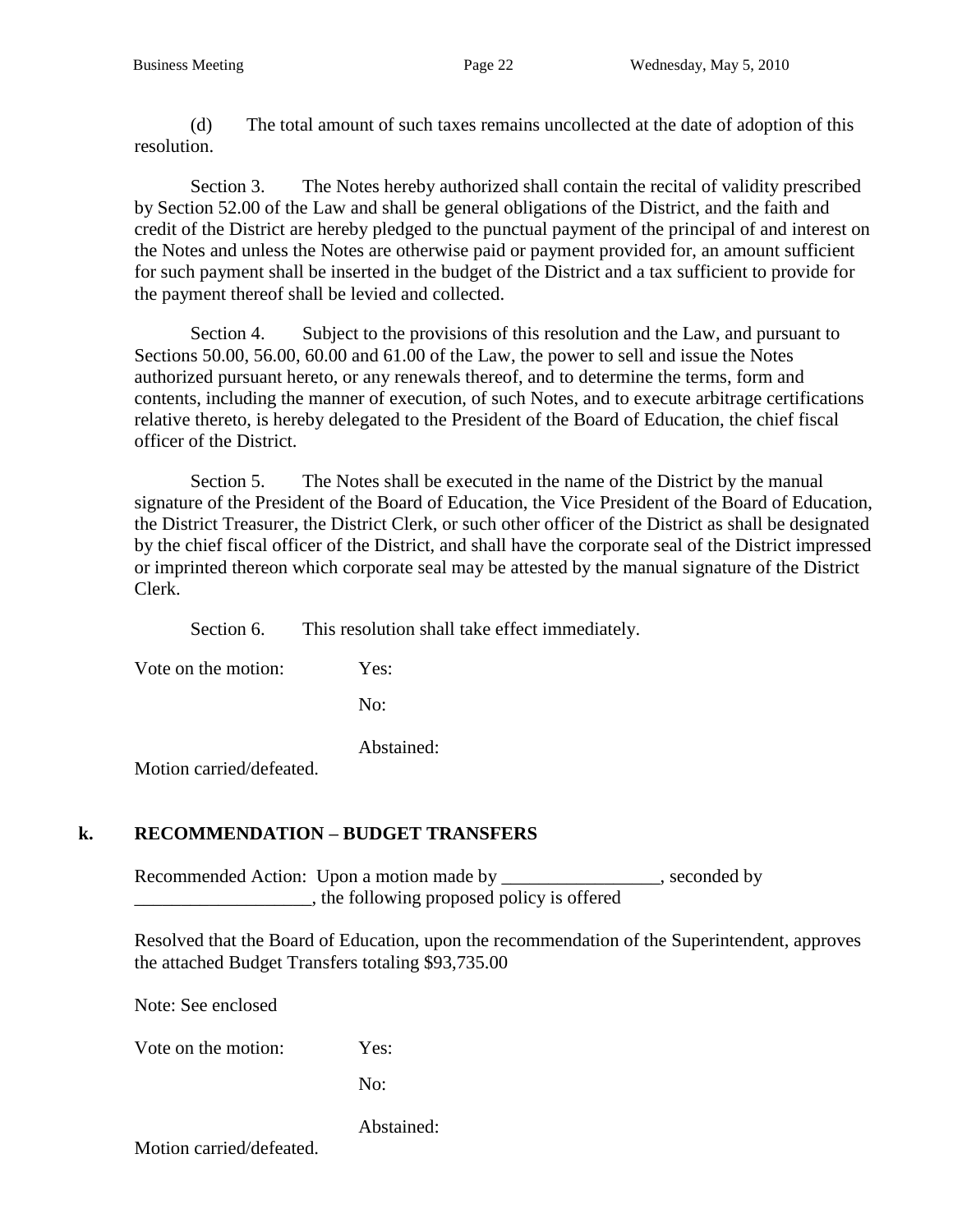## **11. SCHEDULES**

| Schedule | $A-1$  | No. 14     | Personnel, Instructional Resignations & Terminations                  |  |
|----------|--------|------------|-----------------------------------------------------------------------|--|
| Schedule | $A-3$  | No. 62     | Personnel, Instructional Appointment                                  |  |
| Schedule | $A-3$  | No. 63     | Personnel, Instructional Appointment                                  |  |
| Schedule | $AS-1$ | No. 11     | Substitute Personnel Instructional – Resignation $\&$<br>Terminations |  |
| Schedule | $AS-3$ | No. 19     | <b>Substitute Personnel Appointments</b>                              |  |
| Schedule | $B-1$  | No. PT. 10 | <b>Non-Instructional Personnel Resignations</b><br>or Terminations    |  |
| Schedule | $B-2$  | No. PT. 11 | Non-Instructional Personnel – Leave of Absence                        |  |
| Schedule | $B-3$  | No. 18     | <b>Non-Instructional Personnel Appointments</b>                       |  |
| Schedule | D      | No. 27     | <b>Pupil Personnel Services</b>                                       |  |
| Schedule | G      | No. 14     | Approval of Bids                                                      |  |
| Schedule | G      | No. 15     | Approval of Bids                                                      |  |
| Schedule | G      | No. 16     | <b>Approval of Bids</b>                                               |  |